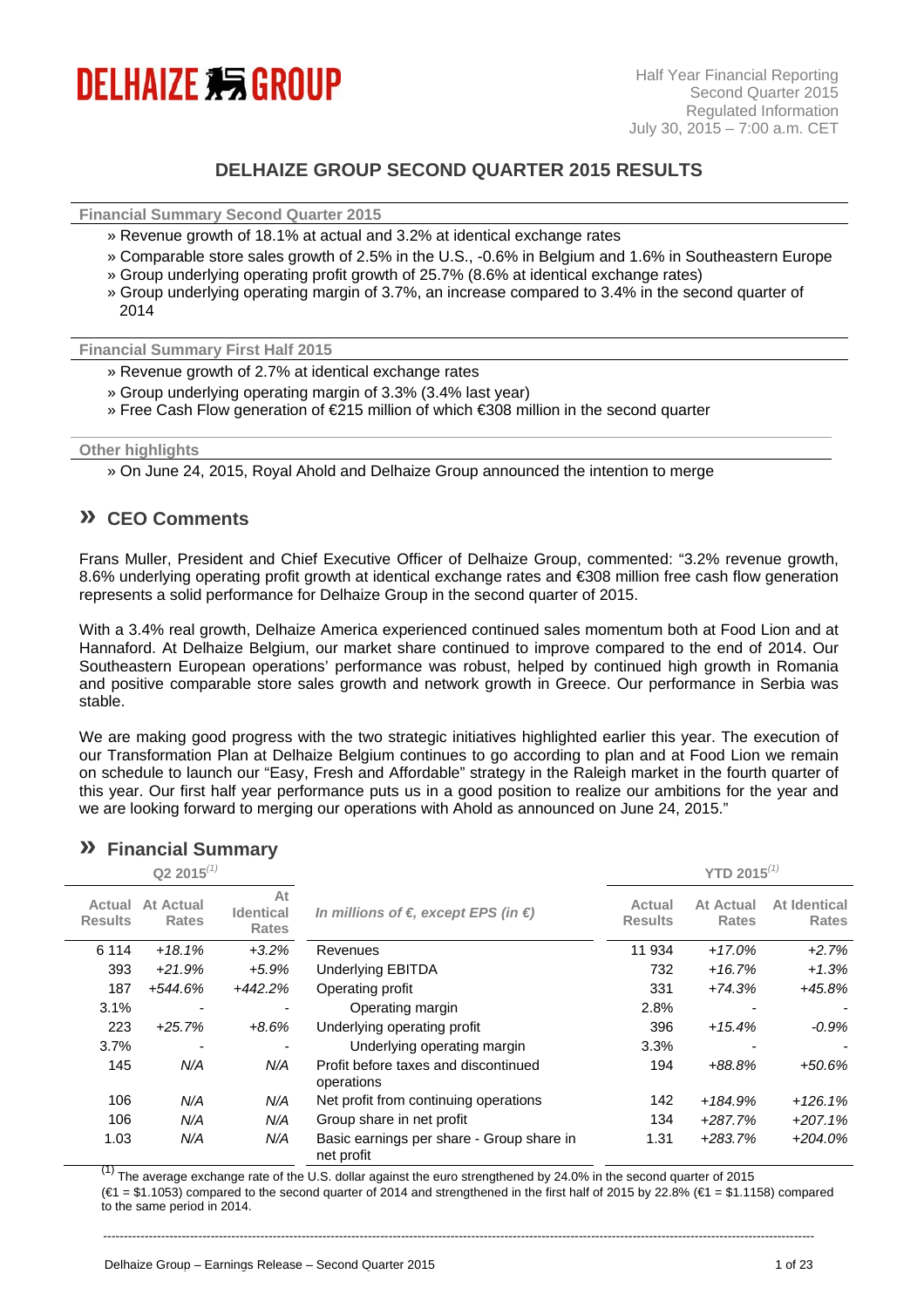# **» Second Quarter 2015 Income Statement**

#### **Revenues**

In the second quarter of 2015, Delhaize Group's revenues increased by 18.1% and 3.2% at actual and identical exchange rates, respectively. The latter equals the organic revenue growth.

In the U.S., revenues grew by 3.2% in local currency, supported by comparable store sales growth of 2.5% excluding a 0.7% positive calendar impact. The 2.5% U.S. comparable store sales growth was fueled by positive real growth at both Food Lion and Hannaford and was partly offset by negative retail inflation (-0.9%). Revenues at Delhaize Belgium decreased by 0.3%, with comparable store sales evolution of -0.6%, a marked improvement compared to previous quarters. Retail inflation in Belgium turned positive and stood at 0.6%. Revenues in Southeastern Europe grew by a strong 9.0% at identical exchange rates, driven by comparable store sales growth of 1.6%, store network expansion and a 0.4% positive calendar impact.

#### **Gross margin**

Gross margin was 24.4% of revenues, an increase of 9 basis points at identical exchange rates (+30 basis points at actual exchange rates), mainly as a result of better supplier terms in Belgium and Southeastern Europe and lower supply chain costs in Belgium, partly offset by price investments in the U.S. and Belgium and higher shrink in the U.S.

#### **Other operating income**

Other operating income was €28 million, slightly lower than last year due to lower gains on disposal of assets.

#### **Selling, general and administrative expenses**

Selling, general and administrative expenses (SG&A) were 21.2% of revenues and decreased by 13 basis points at identical exchange rates compared to last year (+3 basis points at actual exchange rates) primarily as a result of higher revenues and lower benefits in the U.S., partly offset by higher depreciation and advertising expenses in Belgium.

#### **Other operating expenses**

Other operating expenses were €38 million compared to €154 million last year, which included €150 million of impairment losses at Delhaize Serbia.

#### **Underlying operating profit**

Underlying operating profit was €223 million, an increase of 25.7% at actual exchange rates and 8.6% at identical exchange rates. The increase in underlying operating profit was due to increases in the U.S. and Southeastern Europe, while Delhaize Belgium underlying operating profit was almost stable compared to last year. Underlying operating margin was 3.7% of revenues compared to 3.4% in the second quarter of 2014.

### **EBITDA**

EBITDA increased by 10.2% to €357 million (a decrease of 5.6% at identical exchange rates), while underlying EBITDA increased by 21.9% to €393 million (+5.9% at identical exchange rates).

#### **Operating profit**

Operating profit increased from €29 million to €187 million mostly as last year included €150 million of impairment losses at Delhaize Serbia.

#### **Net financial expenses**

Net financial expenses stood at €43 million and were €1 million lower than last year at actual exchange rates or  $€9$  million lower at identical exchange rates, primarily due to interest savings resulting from the February tender offer.

#### **Income tax**

In the second quarter of 2015, the effective tax rate (from continued operations) was 26.6% compared to a negative 185.2% last year which was impacted by the non-deductible goodwill impairment loss at Delhaize Serbia.

#### **Net profit (loss) from continuing operations**

Net profit from continuing operations was €106 million compared to a loss of €43 million in last year's second quarter. This resulted in €1.03 basic earnings per share compared to a loss of €0.43 per share in the second quarter of 2014.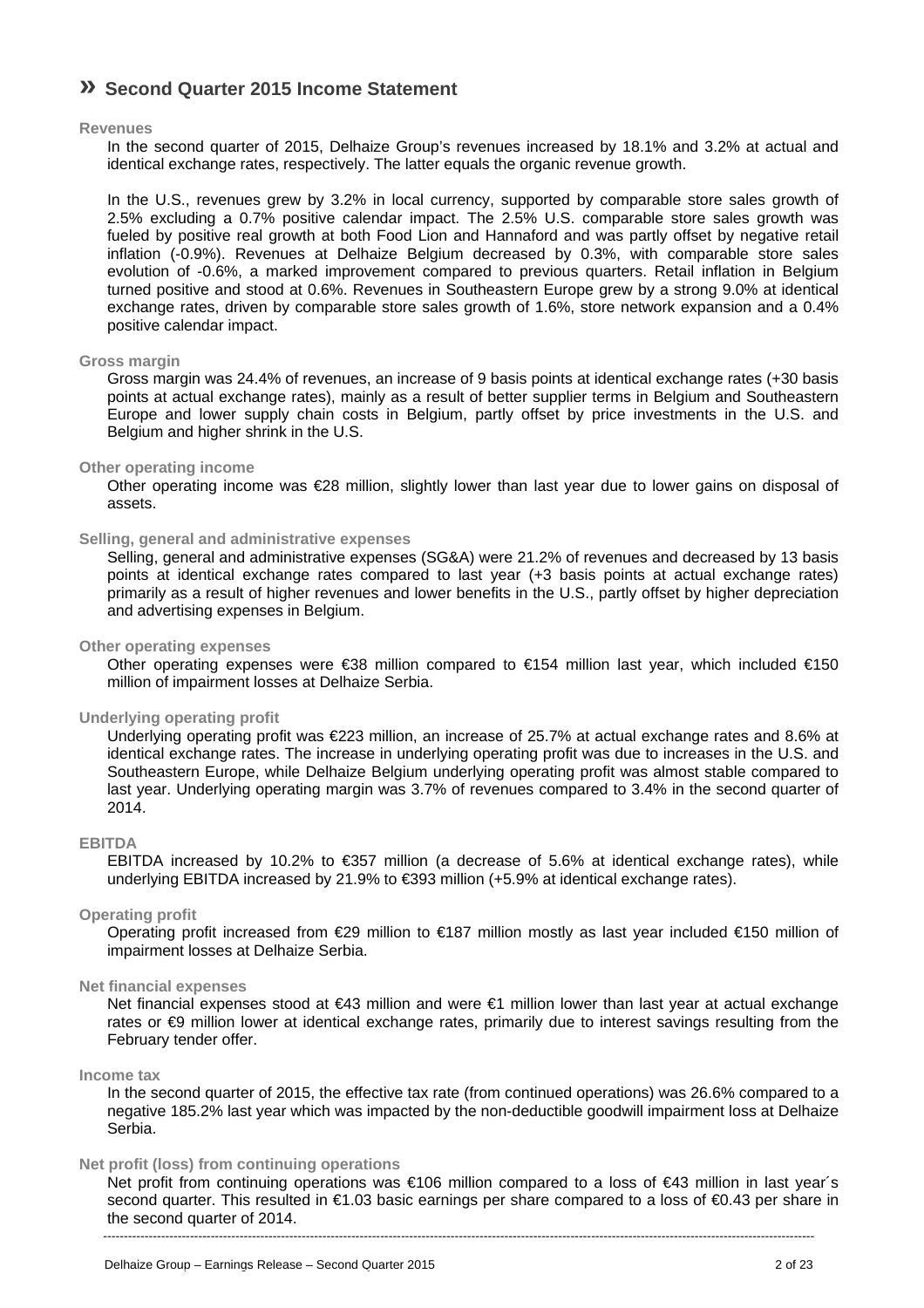**Net profit (loss)** 

Group share in net profit amounted to €106 million compared to a loss of €45 million last year. Basic and diluted net profit per share was €1.03 and €1.02 respectively for the second quarter of 2015, compared to a loss per share of €0.44 for both last year.

### **» First Half 2015 Income Statement**

#### **Revenues**

In the first half of 2015, Delhaize Group's revenues increased by 17.0% and 2.7% at actual and identical exchange rates, respectively. Organic revenue growth was also 2.7%.

In the U.S., revenue growth in local currency was 3.2%. U.S. comparable store sales growth was 2.5% excluding a 0.6% positive calendar impact. Revenues at Delhaize Belgium decreased by 1.3% and comparable store sales declined by 1.6%. Revenues in Southeastern Europe grew by 7.4% at identical exchange rates.

#### **Gross margin**

Gross margin was 24.4% of revenues, increasing by 6 basis points at identical exchange rates. A higher gross margin in Southeastern Europe was partly offset by a lower gross margin at Delhaize Belgium, mainly due to price investments and higher logistic costs, while gross margin was flat at Delhaize America.

#### **Other operating income**

Other operating income was €53 million and decreased by €3 million compared to last year.

#### **Selling, general and administrative expenses**

Selling, general and administrative expenses (SG&A) were 21.5% of revenues, an increase of 12 basis points compared to last year at identical exchange rates resulting from lower revenues and higher advertising and depreciation expenses at Delhaize Belgium, partly offset by the impact of higher revenues in the U.S.

#### **Other operating expenses**

Other operating expenses were €68 million including a €25 million fine from the Belgian Competition Authority compared to €159 million last year, which was impacted by €150 million impairment losses at Delhaize Serbia.

#### **Underlying operating profit**

Underlying operating profit was €396 million and increased by 15.4% at actual exchange rates and decreased by 0.9% at identical exchange rates. The underlying operating profit decrease is the result of lower profitability in Belgium and higher costs at Corporate, offset by higher profitability in the U.S. and Southeastern Europe. Underlying operating margin was 3.3% of revenues compared to 3.4% in the first half of 2014.

#### **EBITDA**

EBITDA increased by 7.7% to €674 million but decreased by 7.5% at identical exchange rates. Underlying EBITDA increased by 16.7% to  $\epsilon$ 732 million (1.3% at identical exchange rates).

#### **Operating profit**

Operating profit increased by 74.3% from €190 million to €331 million as last year included the €150 million impairment loss at Delhaize Serbia.

#### **Net financial expenses**

Net financial expenses were €139 million and included a €41 million one-off charge relating to the bond tender transaction which took place in February 2015. At actual exchange rates and excluding the one-off charge, net finance costs were €98 million compared to €88 million in the first half of last year due to the strengthening of the U.S. dollar partly offset by lower gross debt.

#### **Income tax**

During the first half of 2015, the effective tax rate (on continued operations) was 27.1% compared to the high 52.1% last year primarily as a result of the non-deductible goodwill impairment loss at Delhaize Serbia.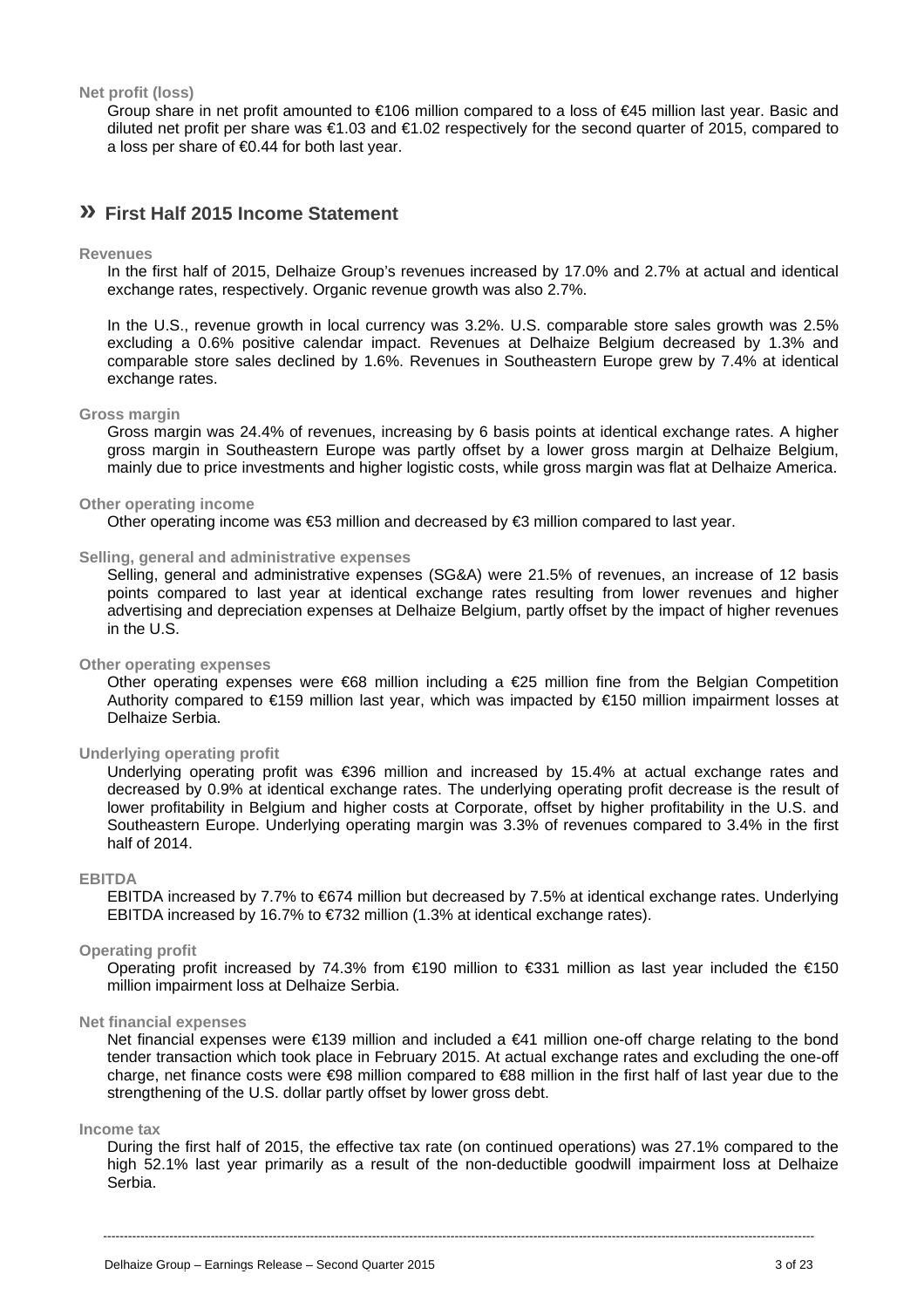#### **Net profit from continuing operations**

Net profit from continuing operations was €142 million in the first half of 2015 compared to €50 million in the first half of 2014. This resulted in €1.38 basic earnings per share compared to €0.49 last year.

#### **Net profit**

Group share in net profit amounted to €134 million in the first half of 2015. Basic and diluted net profit per share were €1.31 and €1.30 respectively compared to €0.34 per share in both cases last year.

### **» First Half 2015 Cash Flow Statement and Balance Sheet**

#### **Free cash flow**

In the first half of 2015, free cash flow was €215 million compared to €308 million in the first half of 2014. Excluding €14 million proceeds from the divestiture of Bottom Dollar Food in 2015 and €180 million proceeds from the divestiture of Sweetbay, Harveys and Reid's in 2014, free cash flow stood at  $\epsilon$ 201 million in the first half of 2015 compared to €128 million in the prior year. This increase is mainly explained by a higher EBITDA, the timing of accounts payables payments and lower tax payments in the U.S., partly offset by higher capital expenditures.

#### **Net debt**

Compared to year-end 2014, net debt increased by €38 million to €1.0 billion mainly as a result of the strengthening of the U.S. dollar against the euro and the payment of the dividend in the second quarter of 2015, which was partly offset by free cash flow generation.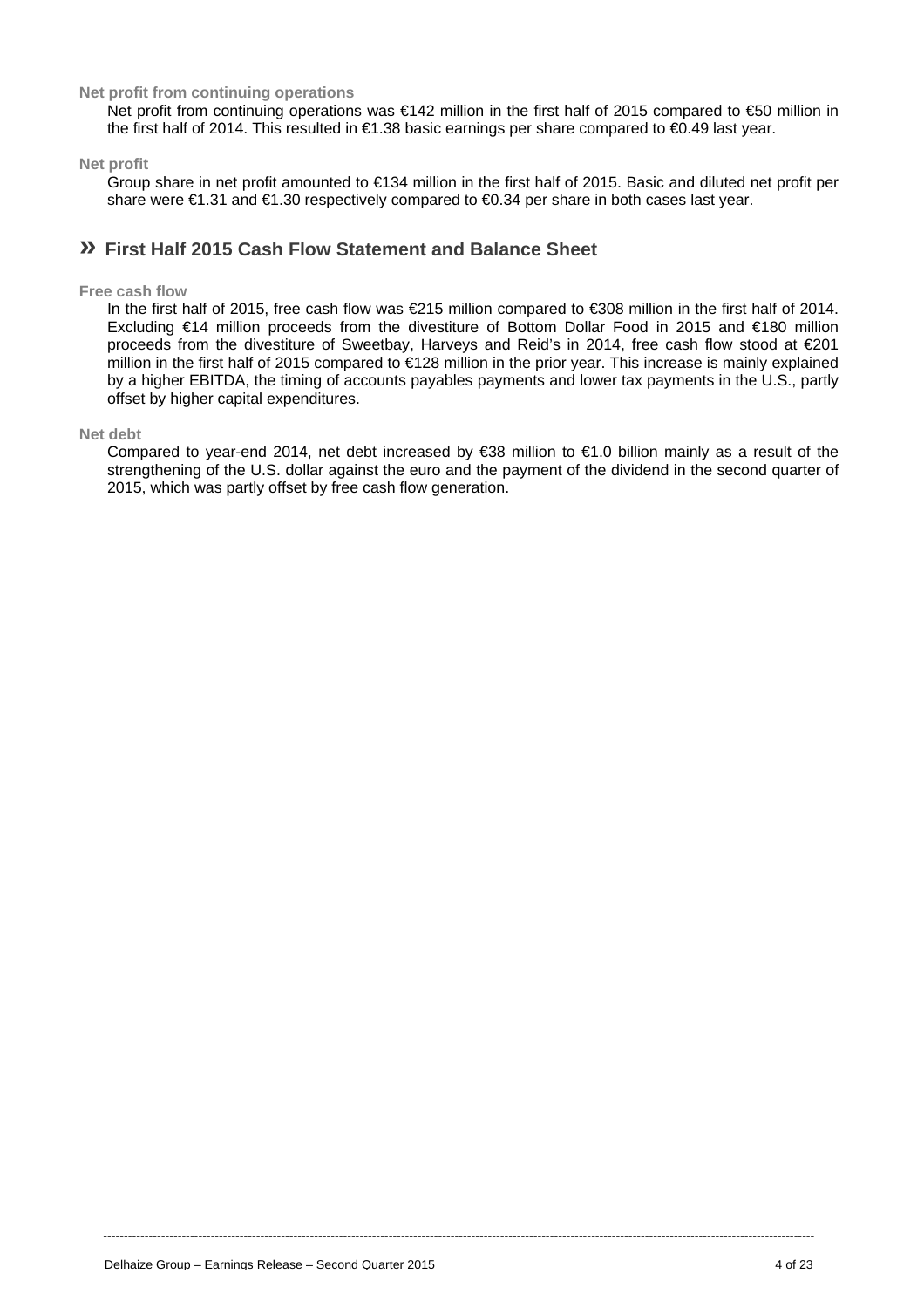# **» Segment Information (at actual exchange rates)**

| Q <sub>2</sub> 2015                      |                          | <b>Revenues</b>          |               | <b>Underlying Operating</b><br>Margin $^{(3)}$ |         |                     | <b>Underlying Operating</b><br>Profit/(Loss) <sup>(3)</sup> |               |
|------------------------------------------|--------------------------|--------------------------|---------------|------------------------------------------------|---------|---------------------|-------------------------------------------------------------|---------------|
| (in millions)                            | Q <sub>2</sub> 2015      | Q2 2014                  | 2015<br>/2014 | Q <sub>2</sub> 2015                            | Q2 2014 | Q <sub>2</sub> 2015 | Q2 2014                                                     | 2015<br>/2014 |
| United States <sup>(1)</sup><br>\$       | 4 4 5 9                  | 4 3 2 1                  | $+3.2%$       | 3.9%                                           | 3.7%    | 175                 | 162                                                         | $+8.1%$       |
| United States <sup>(1)</sup><br>€        | 4 0 31                   | 3 1 5 1                  | $+27.9%$      | 3.9%                                           | 3.7%    | 158                 | 117                                                         | $+34.0%$      |
| €<br><b>Belgium</b>                      | 255                      | 1 257                    | $-0.3%$       | 3.2%                                           | 3.2%    | 40                  | 40                                                          | $-1.2\%$      |
| Southeastern Europe <sup>(2)</sup> $\in$ | 828                      | 768                      | $+7.9%$       | 4.5%                                           | 3.9%    | 37                  | 30                                                          | $+24.5%$      |
| €<br>Corporate                           | $\overline{\phantom{0}}$ | $\overline{\phantom{a}}$ | N/A           | N/A                                            | N/A     | (12)                | (10)                                                        | $-12.5%$      |
| <b>TOTAL</b><br>€                        | 6 1 1 4                  | 5 1 7 6                  | $+18.1%$      | 3.7%                                           | 3.4%    | 223                 | 177                                                         | $+25.7%$      |

| H <sub>1</sub> 2015                      |    |         | <b>Revenues</b> |               | <b>Underlying Operating</b><br>Margin $^{(3)}$ |         |                     | <b>Underlying Operating</b><br>Profit/(Loss) $(3)$ |               |
|------------------------------------------|----|---------|-----------------|---------------|------------------------------------------------|---------|---------------------|----------------------------------------------------|---------------|
| (in millions)                            |    | H1 2015 | H1 2014         | 2015<br>/2014 | H <sub>1</sub> 2015                            | H1 2014 | H <sub>1</sub> 2015 | H1 2014                                            | 2015<br>/2014 |
| United States <sup>(1)</sup>             | \$ | 8822    | 8 5 4 9         | $+3.2%$       | 3.9%                                           | 3.8%    | 340                 | 323                                                | $+5.3%$       |
| United States <sup>(1)</sup>             | €  | 7906    | 6 2 3 8         | $+26.7%$      | 3.9%                                           | 3.8%    | 305                 | 235                                                | $+29.3%$      |
| Belgium                                  | €  | 2 4 3 2 | 2 4 6 4         | $-1.3%$       | 2.3%                                           | 3.2%    | 56                  | 78                                                 | $-27.9%$      |
| Southeastern Europe <sup>(2)</sup> $\in$ |    | 1596    | 1499            | $+6.5%$       | 3.4%                                           | 2.9%    | 55                  | 44                                                 | $+26.4%$      |
| Corporate                                | €  |         | ۰               | N/A           | N/A                                            | N/A     | (20)                | (14)                                               | $-41.7%$      |
| <b>TOTAL</b>                             | €  | 11 934  | 10 201          | $+17.0%$      | 3.3%                                           | 3.4%    | 396                 | 343                                                | $+15.4%$      |

The segment "United States" includes the banners Food Lion and Hannaford.

(2) The segment "Southeastern Europe" includes our operations in Greece, Serbia and Romania.

(3) For a definition of underlying operating profit, please refer to the "Definitions" page of this document. A reconciliation with reported operating profit is provided on page 19 of this document.

#### **United States**

In the second quarter of 2015, revenues in the U.S. increased by 3.2% to \$4.5 billion (€4.0 billion). Comparable store sales increased by 2.5% (excluding a positive calendar impact of 0.7%). Both Food Lion and Hannaford experienced positive comparable store sales and real growth despite 0.9% of retail deflation for our U.S. operations overall. This was mainly driven by price declines in dairy, pork, seafood and produce.

During the first half of 2015, U.S. revenues increased by 3.2% in local currency.

In the second quarter of 2015, underlying operating profit increased by 8.1% in local currency and our underlying operating margin was 3.9% compared to 3.7% in prior year. A decrease in the gross margin, mainly due to price investments and higher shrink at Food Lion, was more than offset by an improvement in SG&A as a percentage of revenues, resulting from positive sales leverage, lower benefits and the timing of IT and advertising costs, which will partially reverse in the third quarter.

For the first six months of 2015, underlying operating profit of our U.S. operations increased by 5.3% to \$340 million (€305 million) and the underlying operating margin was 3.9% (3.8% last year).

#### **Belgium**

In the second quarter of 2015, revenues in Belgium were €1.3 billion, a decrease of 0.3% compared to the second quarter of 2014, with comparable store sales evolution of -0.6%. Although our market share continued to be under pressure in the second quarter, we have seen further improvements in our market share trend. Retail inflation turned positive at +0.6%, driven mostly by the fruits and vegetables category.

During the first half of 2015, Delhaize Belgium revenues decreased by 1.3%.

In the second quarter of 2015, underlying operating profit decreased by 1.2% to €40 million. This is explained by slightly lower revenues and higher SG&A as a result of higher advertising expenses and accelerated depreciation due to remodelings. These were mostly offset by an improved gross margin due to better supplier terms and lower logistic costs, partly compensated by price investments. Underlying operating margin was 3.2%, flat compared to last year.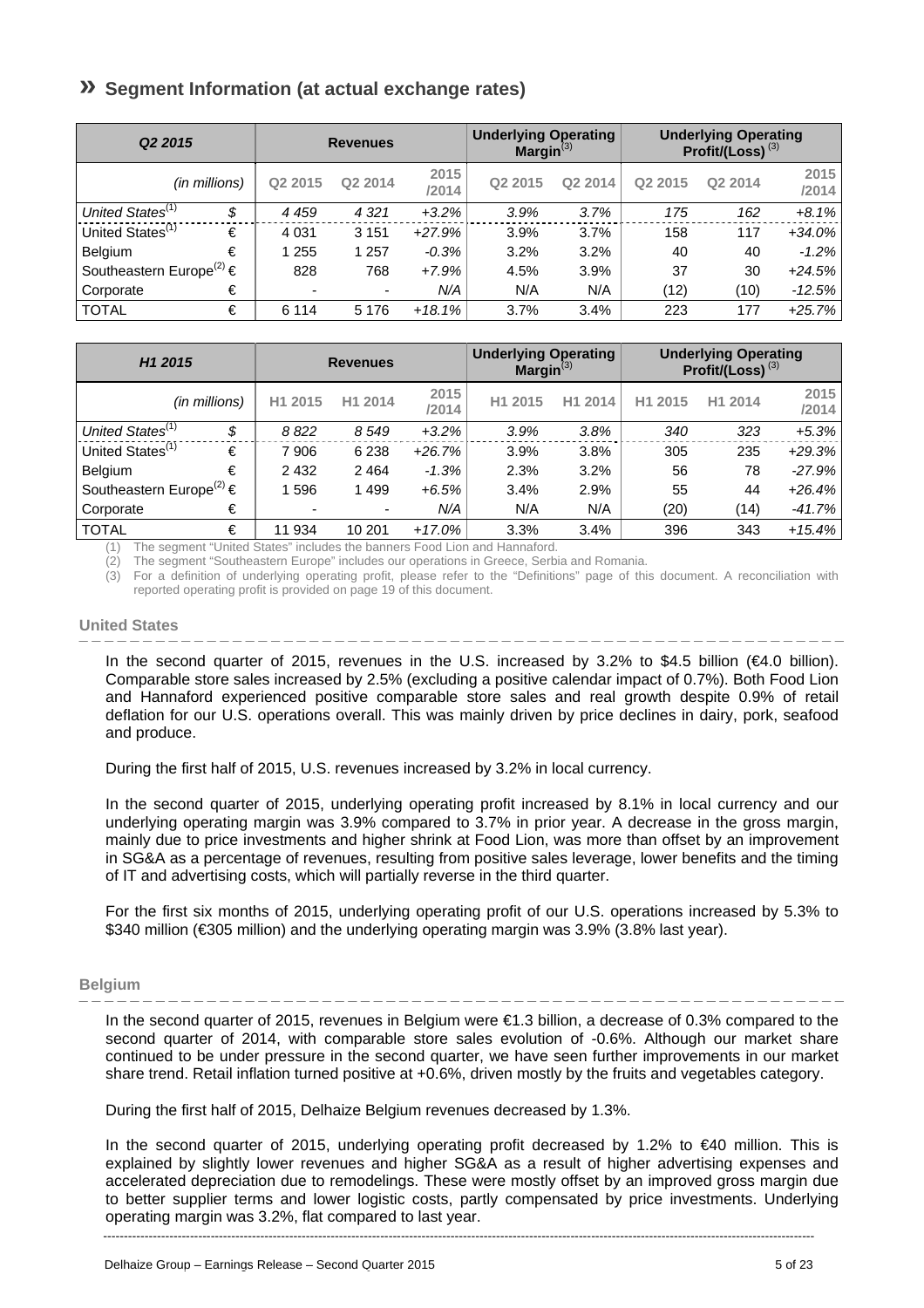For the first six months of 2015, underlying operating profit decreased by 27.9% to €56 million and underlying operating margin was 2.3% (3.2% last year).

#### **Southeastern Europe**

In the second quarter of 2015, revenues in Southeastern Europe increased by 7.9% to €828 million (+9.0% at identical exchange rates), resulting from positive comparable store sales growth of 1.6%, driven by Greece and Romania and further network expansion. Comparable store sales growth was slightly negative in Serbia.

During the first half of 2015, revenues in Southeastern Europe increased by 6.5% (+7.4% at identical exchange rates).

During the second quarter of 2015, underlying operating profit increased by 24.5% to €37 million (+25.4% at identical exchange rates), while the underlying operating margin increased from 3.9% to 4.5%, thanks to positive operational leverage and better supplier terms in Greece and Romania. Profitability was maintained in Serbia.

For the first six months of 2015, underlying operating profit increased by 26.4% to €55 million (+27.4% at identical exchange rates) and the underlying operating margin was 3.4% (2.9% last year).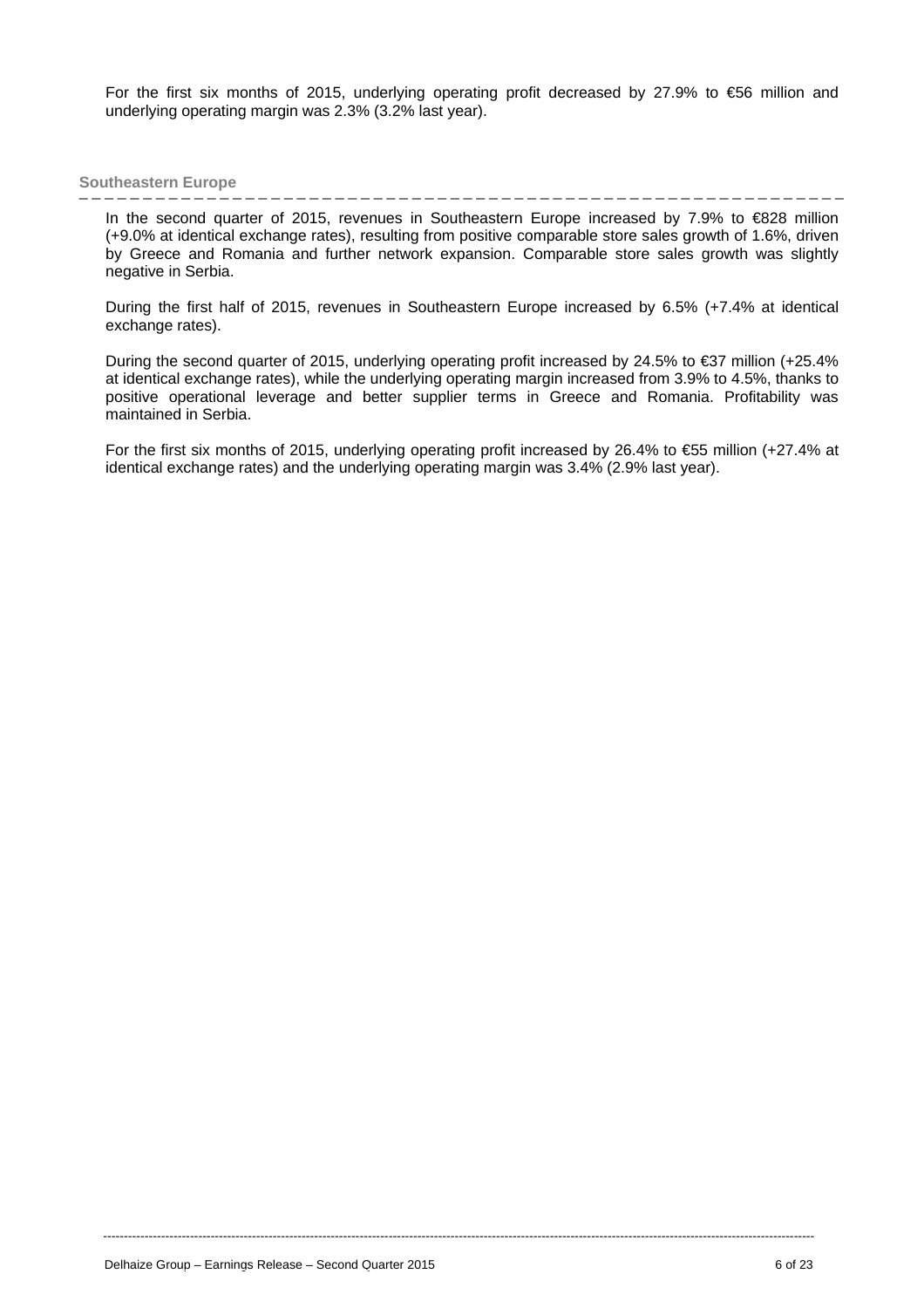### **» 2015 Outlook**

In 2015, our Group continues to be focused on two key strategic initiatives: the further fine-tuning and rollout of "Easy, Fresh & Affordable" in 160 additional Food Lion stores, and the implementation of the Transformation Plan in Belgium. In Belgium, we expect positive comparable store sales growth in the second half of the year.

We expect Group capital expenditures of approximately €700 million (at identical exchange rates of \$1.33). We will continue to be disciplined with respect to operating costs, capital allocation and working capital, and plan to continue generating a healthy level of free cash flow.

### **» Conference Call and Webcast**

Delhaize Group's management will comment on the second quarter 2015 results during a conference call starting July 30, 2015 at 09:00 am CET / 03:00 am ET. The conference call can be attended by calling +44 (0)20 7136 2050 (U.K.), +1 646 254 3366 (U.S.) or +32 2 402 3092 (Belgium), with "Delhaize" as password. The conference call will also be broadcast live over the internet at http://www.delhaizegroup.com. An on-demand replay of the webcast will be available after the conference call at http://www.delhaizegroup.com.

### **» Delhaize Group**

Delhaize Group is a Belgian international food retailer present in seven countries on three continents. At the end of the second quarter of 2015, Delhaize Group's sales network consisted of 3 445 stores. In 2014, Delhaize Group recorded €21.4 billion (\$28.4 billion) in revenues and €89 million (\$118 million) in net profit (Group share). At the end of 2014, Delhaize Group employed approximately 150 000 people. Delhaize Group's stock is listed on NYSE Euronext Brussels (DELB) and the New York Stock Exchange (DEG).

This press release is available in English, French and Dutch. You can also find it on the website http://www.delhaizegroup.com. Questions can be sent to investor@delhaizegroup.com.

----------------------------------------------------------------------------------------------------------------------------------------------------------------------------

### **» Financial Calendar**

Press release – 2015 third quarter results October 29, 2015

### **» Contacts**

Investor Relations: + 32 2 412 2151 Media Relations: + 32 2 412 8669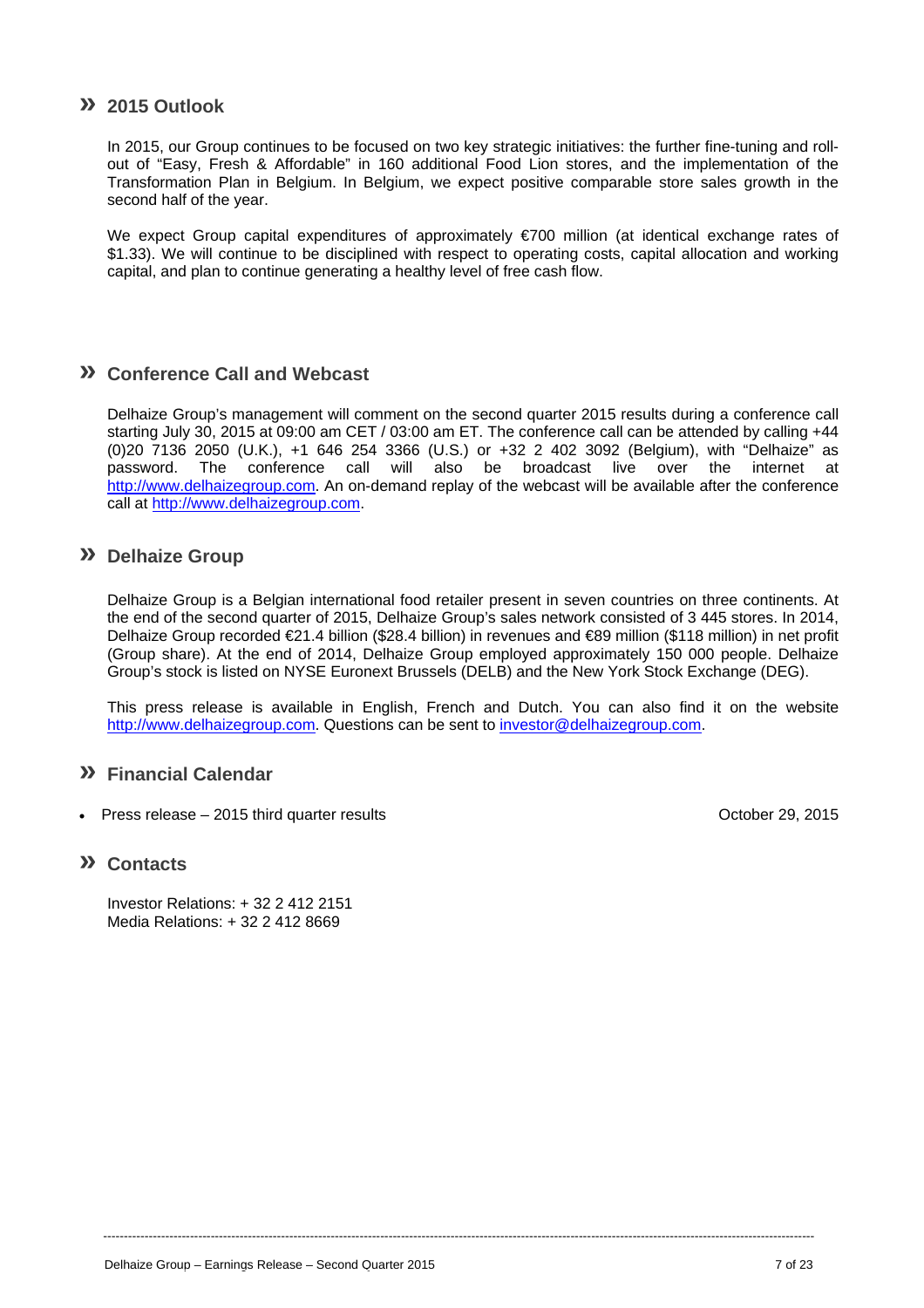# **DELHAIZE GROUP CONDENSED CONSOLIDATED FINANCIAL STATEMENT**

# **» Condensed Consolidated Balance Sheet (Unaudited)**

| (in millions of $\epsilon$ )                      | June 30, 2015  | December 31, 2014 | June 30, 2014 |
|---------------------------------------------------|----------------|-------------------|---------------|
| <b>Assets</b>                                     |                |                   |               |
| <b>Non-current assets</b>                         | 8649           | 8 1 7 2           | 7700          |
| Goodwill                                          | 3 3 8 1        | 3 1 4 7           | 2843          |
| Intangible assets                                 | 792            | 763               | 703           |
| Property, plant and equipment                     | 4 1 9 9        | 4 0 1 5           | 3 900         |
| Investment property                               | 101            | 84                | 86            |
| Investments accounted for using the equity method | 32             | 30                | 26            |
| <b>Financial assets</b>                           | 21             | 29                | 29            |
| Derivative instruments                            | $\overline{7}$ | 9                 | 6             |
| Other non-current assets                          | 116            | 95                | 107           |
| <b>Current assets</b>                             | 3766           | 3 9 5 5           | 3267          |
| Inventories                                       | 1 4 4 7        | 1 3 9 9           | 1 3 1 8       |
| Receivables                                       | 642            | 623               | 571           |
| <b>Financial assets</b>                           | 239            | 167               | 231           |
| Derivative instruments                            |                | 2                 |               |
| Other current assets                              | 167            | 104               | 123           |
| Cash and cash equivalents                         | 1 2 6 8        | 1 600             | 1 0 0 0       |
| Assets classified as held for sale                | 3              | 60                | 24            |
| <b>Total assets</b>                               | 12 415         | 12 127            | 10 967        |
|                                                   |                |                   |               |
| <b>Liabilities</b>                                |                |                   |               |
| <b>Total equity</b>                               | 5817           | 5 4 5 3           | 4997          |
| Shareholders' equity                              | 5811           | 5447              | 4 9 9 2       |
| Non-controlling interests                         | 6              | 6                 | 5             |
| <b>Non-current liabilities</b>                    | 3 3 0 5        | 3494              | 3314          |
| Long-term debt                                    | 1916           | 2 2 0 1           | 2041          |
| Obligations under finance lease                   | 487            | 475               | 472           |
| Deferred tax liabilities                          | 369            | 302               | 395           |
| Derivative instruments                            | 52             | 26                | 5             |
| Provisions                                        | 417            | 432               | 346           |
| Other non-current liabilities                     | 64             | 58                | 55            |
| <b>Current liabilities</b>                        | 3293           | 3 180             | 2656          |
| Long-term debt - current portion                  | 10             | 1                 | 2             |
| Obligations under finance lease                   | 73             | 69                | 60            |
| Accounts payable                                  | 2 2 4 1        | 2 1 1 2           | 1858          |
| Provisions                                        | 224            | 188               | 87            |
| Other current liabilities                         | 745            | 770               | 638           |
| Liabilities associated with assets held for sale  |                | 40                | 11            |
| <b>Total liabilities and equity</b>               | 12 415         | 12 127            | 10 967        |
| \$ per € exchange rate                            | 1.1189         | 1.2141            | 1.3658        |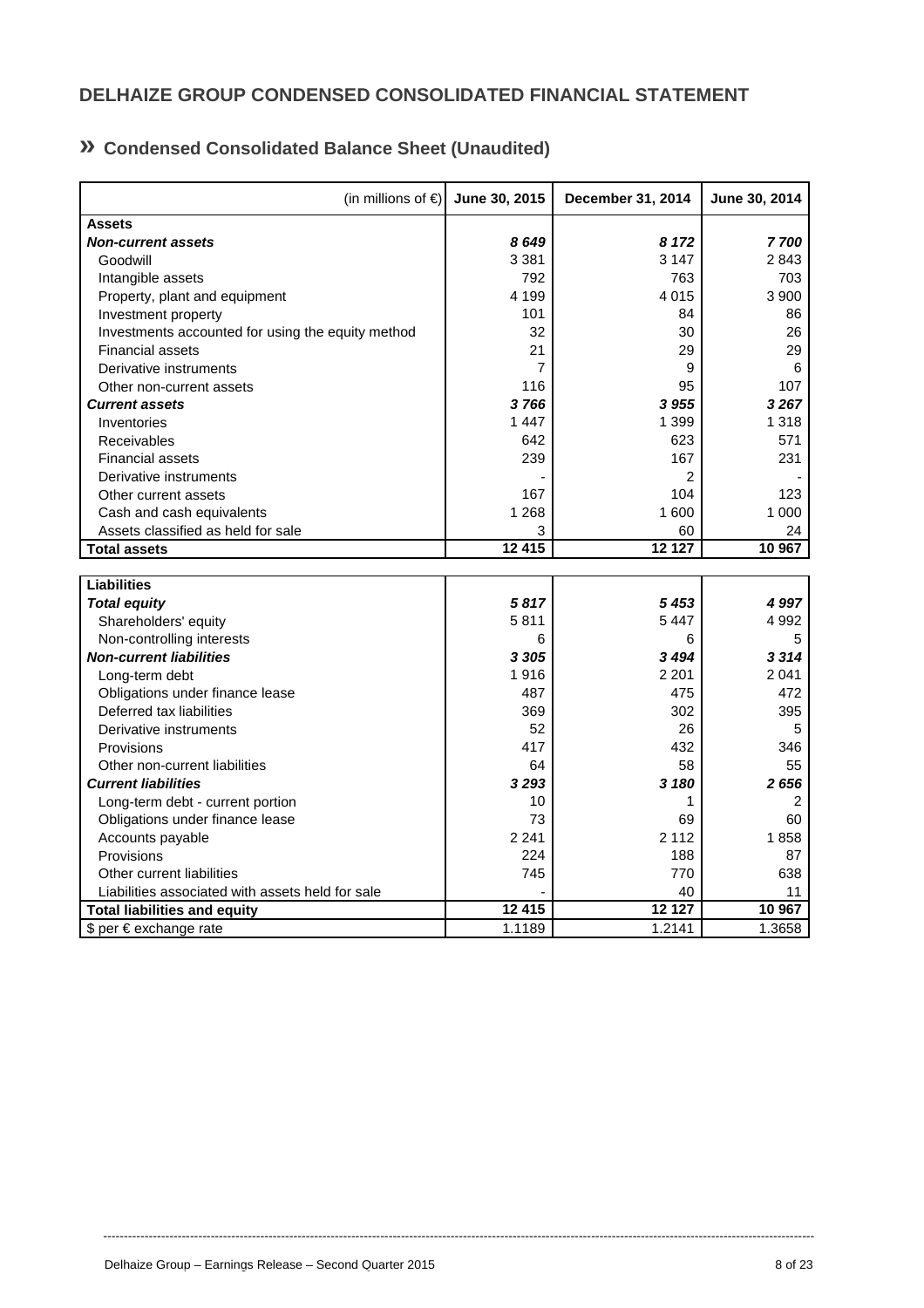| » Condensed Consolidated Income Statement (Unaudited) |
|-------------------------------------------------------|
|-------------------------------------------------------|

| Q2 2015     | Q2 2014        | (in millions of $\epsilon$ )                                 | <b>YTD 2015</b> | <b>YTD 2014</b> |
|-------------|----------------|--------------------------------------------------------------|-----------------|-----------------|
| 6 1 1 4     | 5 1 7 6        | <b>Revenues</b>                                              | 11 934          | 10 201          |
| (4622)      | (3929)         | Cost of sales                                                | (9022)          | (7742)          |
| 1 4 9 2     | 1 2 4 7        | <b>Gross profit</b>                                          | 2912            | 2459            |
| 24,4%       | 24,1%          | Gross margin                                                 | 24,4%           | 24,1%           |
| 28          | 30             | Other operating income                                       | 53              | 56              |
| (1295)      | (1094)         | Selling, general and administrative expenses                 | (2566)          | (2 166)         |
| (38)        | (154)          | Other operating expenses                                     | 68)             | (159)           |
| 187         | 29             | <b>Operating profit</b>                                      | 331             | 190             |
| 3,1%        | 0.6%           | Operating margin                                             | 2,8%            | 1,9%            |
| (48)        | (49)           | Finance costs                                                | (142)           | (95)            |
| 5           | 5              | Income from investments                                      | 3               | 7               |
|             |                | Share of results of joint venture equity accounted           | 2               |                 |
| 145         | (15)           | Profit (loss) before taxes and discontinued operations       | 194             | 103             |
| (39)        | (28)           | Income tax expense                                           | (52)            | (53)            |
| 106         | (43)           | Net profit (loss) from continuing operations                 | 142             | 50              |
|             | $^{\prime}$ 2) | Result from discontinued operations, net of tax              | (8)             | (15)            |
| 106         | (45)           | Net profit (loss)                                            | 134             | 35              |
|             |                | Net profit attributable to non-controlling interests         |                 |                 |
|             |                | Net profit attributable to equity holders of the Group -     |                 |                 |
| 106         | (45)           | Group share in net profit                                    | 134             | 35              |
|             |                | (in $\epsilon$ , except number of shares)                    |                 |                 |
|             |                | Group share in net profit (loss) from continuing operations: |                 |                 |
| 1,03        | (0, 43)        | Basic earnings per share                                     | 1,38            | 0,49            |
| 1,02        | (0, 43)        | Diluted earnings per share                                   | 1,37            | 0,48            |
|             |                | Group share in net profit (loss):                            |                 |                 |
| 1,03        | (0, 44)        | Basic earnings per share                                     | 1,31            | 0,34            |
| 1,02        | (0, 44)        | Diluted earnings per share                                   | 1,30            | 0,34            |
|             |                | Weighted average number of shares outstanding:               |                 |                 |
| 102 689 978 | 101 294 614    | <b>Basic</b>                                                 | 102 319 117     | 101 272 176     |
| 103 613 788 | 101 971 766    | <b>Diluted</b>                                               | 103 277 776     | 101 839 384     |
| 103 766 860 | 102 732 803    | Shares issued at the end of the period                       | 103 766 860     | 102 732 803     |
| 102 945 430 | 101 610 427    | Shares outstanding at the end of the period                  | 102 945 430     | 101 610 427     |
| 1,1053      | 1,3711         | Average \$ per € exchange rate                               | 1,1158          | 1,3703          |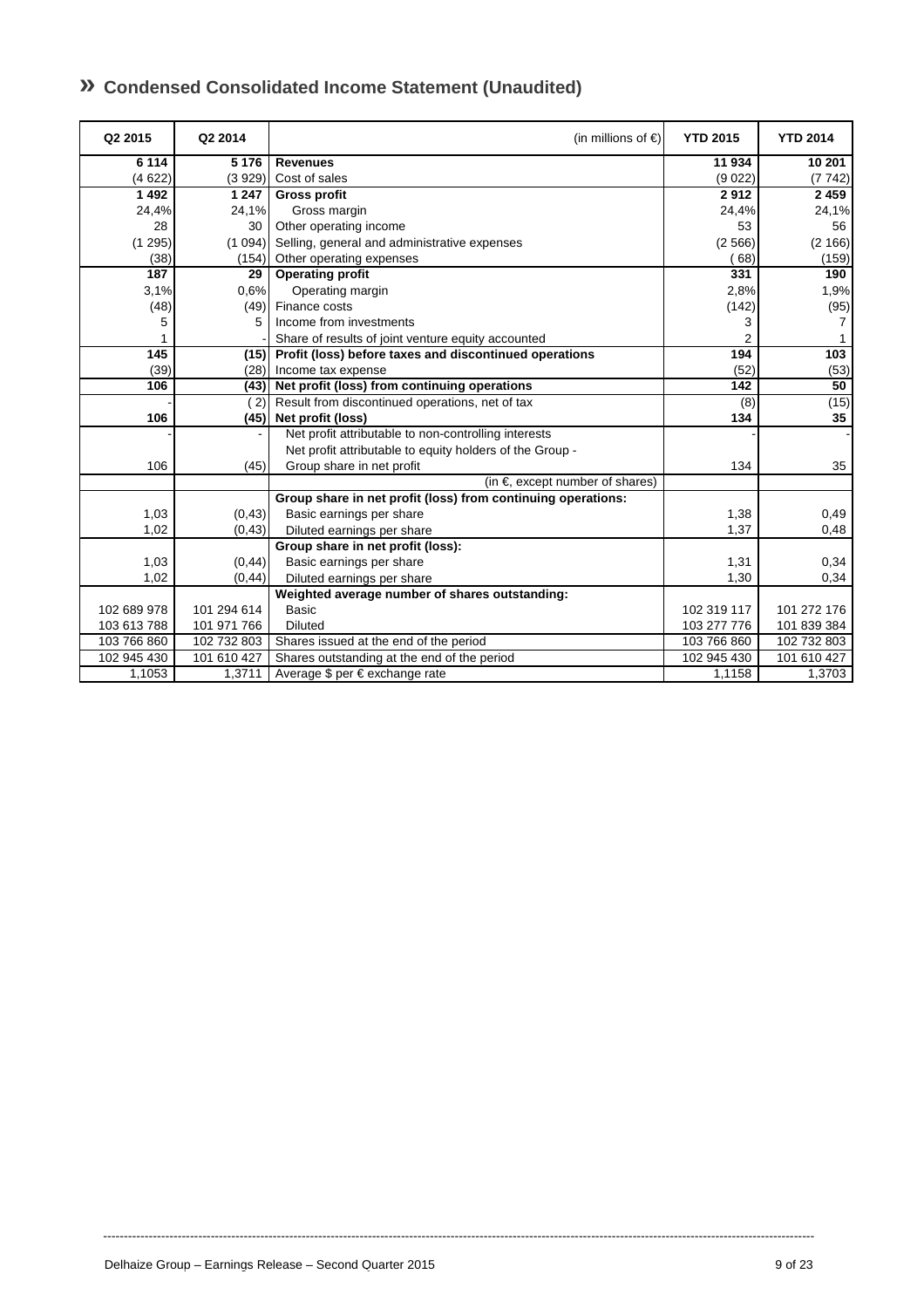# **» Condensed Consolidated Statement of Comprehensive Income (Unaudited)**

| Q2 2015 | Q2 2014 | (in millions of $\in$ ) YTD 2015 YTD 2014                                  |     |     |
|---------|---------|----------------------------------------------------------------------------|-----|-----|
| 106     | (45)    | Net profit (loss) of the period                                            | 134 | 35  |
| ۰       | ٠       | Total items that will not be reclassified to profit or loss                |     |     |
|         |         | Items that are or may be reclassified subsequently to profit or loss       |     |     |
| (5)     | (1)     | Unrealized gain (loss) on financial assets available for sale              | (3) |     |
|         |         | Reclassification adjustment to net profit                                  |     |     |
|         |         | Tax (expense) benefit                                                      |     |     |
| (5)     | (1)     | Unrealized gain (loss) on financial assets available for sale, net of tax  | (3) |     |
| (169)   | 34      | Exchange gain (loss) on translation of foreign operations                  | 315 | 33  |
|         | (1)     | Reclassification adjustment to net profit                                  |     | (1) |
| (169)   | 33      | Exchange gain (loss) on translation of foreign operations                  | 315 | 32  |
| (174)   | 32      | Total items that are or may be reclassified subsequently to profit or loss | 312 | 32  |
| (174)   | 32      | Other comprehensive income                                                 | 312 | 32  |
|         |         | Attributable to non-controlling interests                                  |     |     |
| (174)   | 32      | Attributable to equity holders of the Group                                | 312 | 32  |
| (68)    | (13)    | Total comprehensive income for the period                                  | 446 | 67  |
|         |         | Attributable to non-controlling interests                                  |     |     |
| (68)    | (13)    | Attributable to equity holders of the Group                                | 446 | 67  |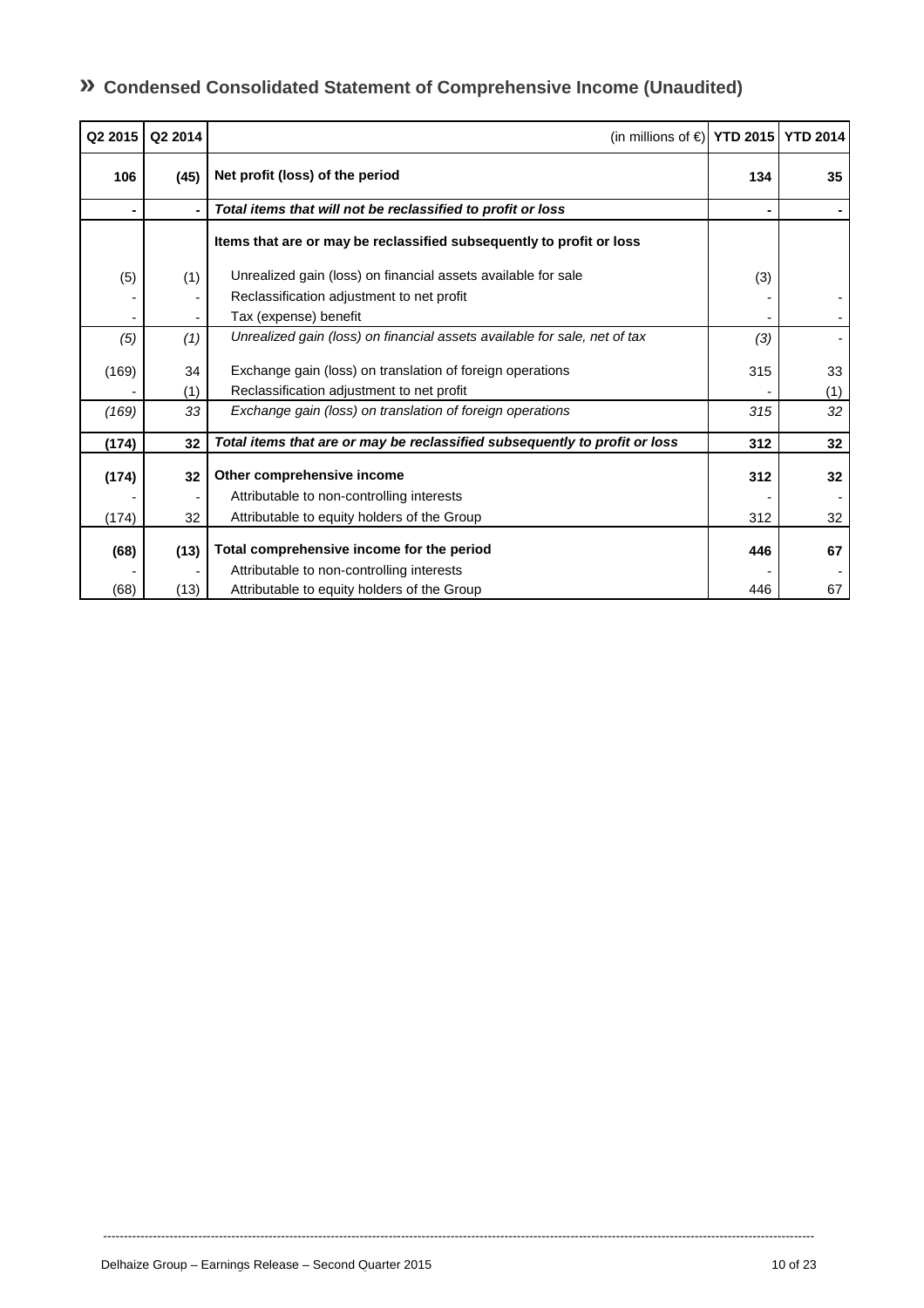# **» Condensed Consolidated Statement of Changes in Equity (Unaudited)**

| (in millions of $\epsilon$ , except number of shares)                   | Shareholders'<br><b>Equity</b> | Non-controlling<br><b>Interests</b> | <b>Total Equity</b> |
|-------------------------------------------------------------------------|--------------------------------|-------------------------------------|---------------------|
| Balances at January 1, 2015                                             | 5447                           | 6                                   | 5453                |
| Other comprehensive income                                              | 312                            |                                     | 312                 |
| Net profit                                                              | 134                            |                                     | 134                 |
| Total comprehensive income for the period                               | 446                            |                                     | 446                 |
| Capital increases                                                       | 59                             |                                     | 59                  |
| Dividends declared                                                      | (165)                          |                                     | (165)               |
| Treasury shares purchased                                               | (23)                           |                                     | (23)                |
| Treasury shares sold upon exercise of employee stock options            | 36                             |                                     | 36 <sup>1</sup>     |
| Tax payment for restricted stock units vested                           | (1)                            |                                     | (1)                 |
| Excess tax benefit on employee stock options and restricted stock units |                                |                                     | 5                   |
| Share-based compensation expense                                        |                                |                                     |                     |
| Balances at June 30, 2015                                               | 5811                           | 6                                   | 5817                |
| <b>Shares issued</b>                                                    | 103 766 860                    |                                     |                     |
| <b>Treasury shares</b>                                                  | 821 430                        |                                     |                     |
| <b>Shares outstanding</b>                                               | 102 945 430                    |                                     |                     |

| (in millions of $\epsilon$ , except number of shares)        | Shareholders'<br><b>Equity</b> | Non-controlling<br><b>Interests</b> | <b>Total Equity</b> |
|--------------------------------------------------------------|--------------------------------|-------------------------------------|---------------------|
| Balances at January 1, 2014                                  | 5068                           |                                     | 5 0 7 3             |
| Other comprehensive income                                   | 32                             |                                     | 32                  |
| Net profit                                                   | 35                             |                                     | 35                  |
| Total comprehensive income for the period                    | 67                             |                                     | 67                  |
| Capital increases                                            | 10                             |                                     | 10                  |
| Dividends declared                                           | (158)                          |                                     | (158)               |
| Treasury shares sold upon exercise of employee stock options |                                |                                     |                     |
| Tax payment for restricted stock units vested                |                                |                                     | (1)                 |
| Share-based compensation expense                             |                                |                                     |                     |
| Balances at June 30, 2014                                    | 4992                           | 5                                   | 4 9 9 7             |
| <b>Shares issued</b>                                         | 102 732 803                    |                                     |                     |
| <b>Treasury shares</b>                                       | 1 122 376                      |                                     |                     |
| <b>Shares outstanding</b>                                    | 101 610 427                    |                                     |                     |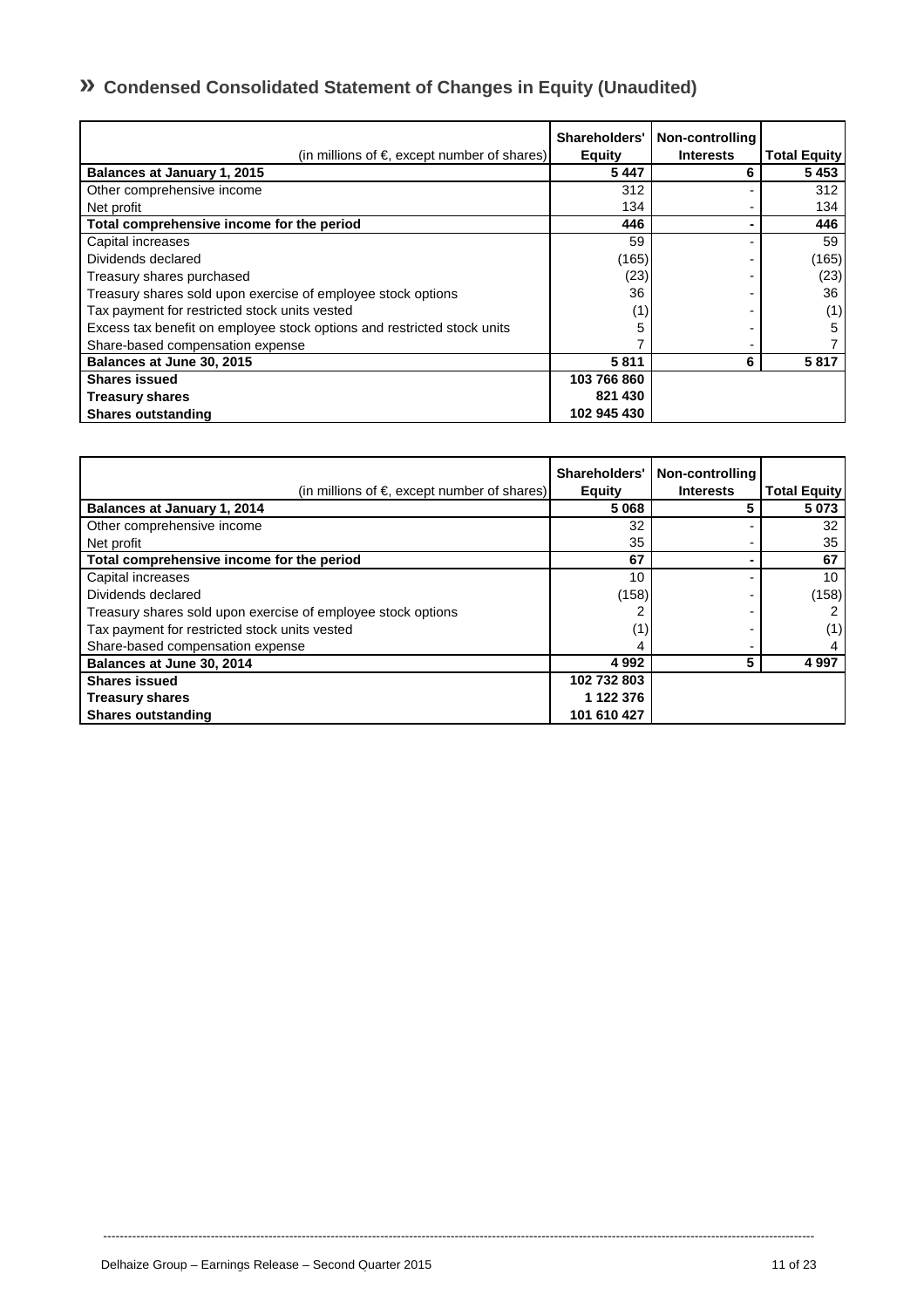| Q2 2015 | Q2 2014        |                                                                                       | (in millions of € YTD 2015 YTD 2014 |                |                |
|---------|----------------|---------------------------------------------------------------------------------------|-------------------------------------|----------------|----------------|
|         |                | <b>Operating activities</b>                                                           |                                     |                |                |
| 106     | (45)           | Net profit                                                                            |                                     | 134            | 35             |
|         |                | Adjustments for:                                                                      |                                     |                |                |
| (1)     |                | Share of results of joint venture equity accounted                                    |                                     | (2)            | (1)            |
| 170     | 149            | Depreciation and amortization                                                         |                                     | 336            | 293            |
|         | 151            | Impairment                                                                            |                                     | $\overline{7}$ | 167            |
| 81      | 67             | Income taxes, finance costs and income from investments                               |                                     | 188            | 139            |
| 6       | (3)            | Other non-cash items                                                                  |                                     | 14             |                |
| 211     | 29             | Changes in operating assets and liabilities                                           |                                     | (54)           | (125)          |
| (58)    | (60)           | Interest paid                                                                         |                                     | (92)           | (92)           |
| 9       | 4              | Interest received                                                                     |                                     | 12             | $\overline{7}$ |
| (18)    | (88)           | Income taxes paid                                                                     |                                     | (62)           | (98)           |
| 506     | 204            | Net cash provided by operating activities                                             |                                     | 481            | 325            |
|         |                | <b>Investing activities</b>                                                           |                                     |                |                |
| (6)     | (2)            | Business acquisitions, net of cash and cash equivalents acquired                      |                                     | (8)            | (6)            |
|         | 136            | Business disposals, net of cash and cash equivalents disposed                         |                                     | 14             | 177            |
| (196)   | (150)          | Purchase of tangible and intangible assets (capital expenditures)                     |                                     | (281)          | (229)          |
| 4       | 32             | Sale of tangible and intangible assets                                                |                                     | 9              | 39             |
| (3)     | (3)            | Investment in debt securities                                                         |                                     | (3)            | (3)            |
|         | (9)            | Sale and maturity of (investment in) term deposits, net                               |                                     | (24)           | (77)           |
| (1)     | 1              | Other investing activities                                                            |                                     | (27)           | 2              |
| (202)   | 5              | Net cash provided by (used in) investing activities                                   |                                     | (320)          | (97)           |
|         |                | <b>Financing activities</b>                                                           |                                     |                |                |
| 18      | 11             | Proceeds from the exercise of share warrants and stock options                        |                                     | 94             | 11             |
| (2)     |                | Treasury shares purchased                                                             |                                     | (23)           |                |
| (165)   | (158)          | Dividends paid, including dividends paid by subsidiaries to non-controlling interests |                                     | (165)          | (158)          |
| (18)    | (227)          | Repayments of long-term loans, net of direct financing costs                          |                                     | (470)          | (239)          |
|         | 7              | Settlement of derivative instruments                                                  |                                     | 4              | 6              |
| (167)   | (367)          | Net cash used in financing activities                                                 |                                     | (560)          | (380)          |
| (30)    | $\overline{7}$ | Effect of foreign currency translation                                                |                                     | 67             | 6              |
| 107     | (151)          | Net increase (decrease) in cash and cash equivalents                                  |                                     | (332)          | (146)          |
| 1 1 6 1 | 1 1 5 2        | Cash and cash equivalents at beginning of period                                      |                                     | 1 600          | 1 1 4 7        |
| 1 2 6 8 | $1001$ (1)     | Cash and cash equivalents at end of period                                            |                                     | 1 2 6 8        | $1001$ (1)     |

----------------------------------------------------------------------------------------------------------------------------------------------------------------------------

# **» Condensed Consolidated Statement of Cash Flows (Unaudited)**

 $(1)$  Includes  $\in$ 1 million in assets classified as held for sale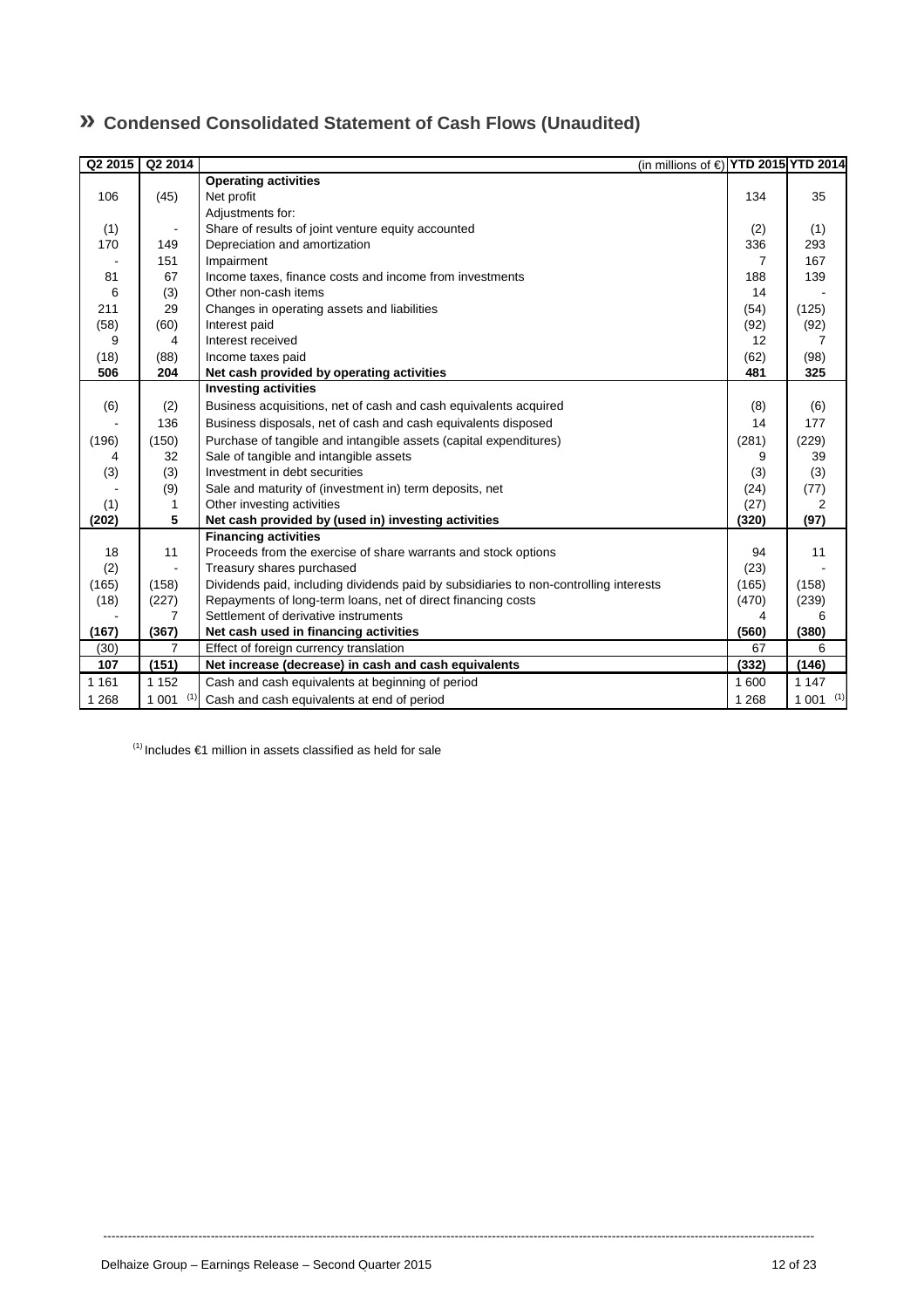# » **Selected Explanatory Notes**

#### **General information**

Delhaize Group is a Belgian international food retailer with operations in seven countries on three continents. The Company's stock is listed on NYSE Euronext Brussels (DELB) and the New York Stock Exchange (DEG).

The condensed interim financial statements of the Group for the six months ended June 30, 2015 were authorized for issue by the Board of Directors on July 29, 2015.

This interim report only provides an explanation of events and transactions that are significant to an understanding of the changes in financial position and reporting since the last annual reporting period, and should therefore be read in conjunction with the consolidated financial statements for the financial year ended on December 31, 2014.

#### **Basis of presentation and accounting policies**

These condensed interim financial statements have been prepared in accordance with International Accounting Standard (IAS) 34 *Interim Financial Reporting*, as issued by the International Accounting Standards Board (IASB), and as adopted by the European Union (EU).

The condensed interim financial statements are presented in millions of euros, the Group's presentation currency, except where stated otherwise.

The accounting policies applied in this report are consistent with those of the previous financial year except for the following new, amended or revised IFRS standards and IFRIC interpretations that have been adopted as of January 1, 2015:

- Amendments to IAS 19 *Defined Benefit Plans: Employee Contributions*;
- *Annual Improvements 2010-2012 Cycle* and *2011-2013 Cycle*.

The adoption of these new, amended or revised pronouncements did not have a significant impact on the condensed financial statements of the Group.

Delhaize Group did not early adopt any new IASB pronouncements that were issued but not yet effective at the balance sheet date.

#### **Segment reporting**

Segment information, including a reconciliation from operating profit to underlying operating profit, required by IAS 34, can be found on page 19 of this press release and forms an integral part of this report.

#### **Business combinations**

During the first six months of 2015, Delhaize Group made minor final payments relating to prior year business acquisitions and signed several new agreements in Southeastern Europe that were accounted for as business combinations. The total consideration transferred for these transactions was €8 million (of which €6 million in the second quarter) and resulted in an increase of goodwill of €7 million (completely in the second quarter).

#### **Divestitures and discontinued operations**

#### **Disposal of Bottom Dollar Food**

In the first quarter of 2015, Delhaize Group completed its agreement with ALDI Inc. to sell its 66 Bottom Dollar Food locations ("Bottom Dollar Food"), for a total sales price of \$15 million (€14 million) in cash, which resulted in an insignificant settlement loss during 2015.

In addition, equipment relating to these stores (carrying amount of €2 million), classified as held for sale in 2014, was sold to third parties in the first quarter of 2015 and did not result in any impact on the profit and loss.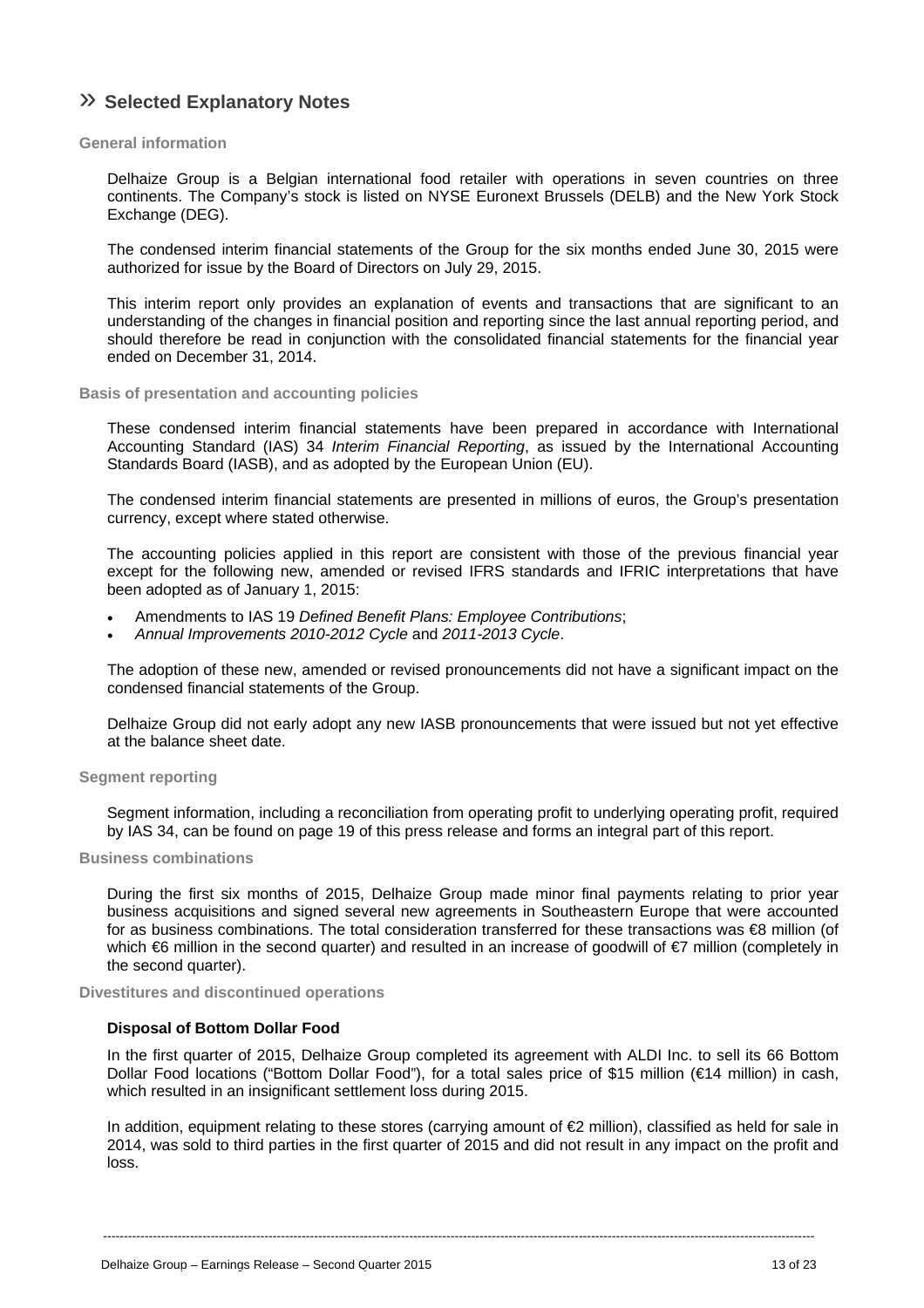#### **Discontinued operations**

The overall "Result from discontinued operations" and corresponding net cash flows of the entities classified as discontinued operations are summarized as follows:

| (in millions of $\epsilon$ , except per share information)                                             | <b>YTD 2015</b> | <b>YTD 2014(1)</b> |
|--------------------------------------------------------------------------------------------------------|-----------------|--------------------|
| Revenues                                                                                               | 8               | 649                |
| Cost of sales                                                                                          | (10)            | (504)              |
| Other operating income                                                                                 |                 | 6                  |
| Selling, general and administrative expenses                                                           | (9)             | (152)              |
| Other operating expenses                                                                               |                 | (2)                |
| Net financial costs                                                                                    | (2)             | 2                  |
| Result before tax                                                                                      | (13)            | (1)                |
| Income taxes                                                                                           | 5               |                    |
| Result of discontinued operations (net of tax)                                                         | (8)             | (1)                |
| Pre-tax loss recognized on re-measurement of assets of disposal                                        |                 | (14)               |
| groups                                                                                                 |                 |                    |
| Income taxes                                                                                           |                 |                    |
| Result from discontinued operations (net of tax), fully attributable<br>to equity holders of the Group | (8)             | (15)               |
| Basic earnings per share from discontinued operations                                                  | (0.08)          | (0.15)             |
| Diluted earnings per share from discontinued operations                                                | (0.07)          | (0.14)             |
|                                                                                                        |                 |                    |
| Operating cash flows                                                                                   | (2)             | (30)               |
| Investing cash flows                                                                                   | 2               | 8                  |
| Financing cash flows                                                                                   |                 | 10                 |
| <b>Total cash flows</b>                                                                                |                 | (12)               |

(1) Includes, besides Bottom Dollar Food results, also the result of the U.S. banner Sweetbay, Harveys and Reid's, the Bulgarian operations and Delhaize Bosnia & Herzegovina which were sold in 2014.

While in the first half of 2014, the Group recognized an impairment loss of €14 million to write down the carrying value of its Bulgarian operations and Delhaize Bosnia & Herzegovina to their estimated fair value less cost to sell, no similar write down was necessary during 2015.

## » **Balance Sheet and Cash Flow Statement**

#### **Capital expenditures**

During the first half of 2015, Delhaize Group incurred capital expenditures of €281 million, consisting of €250 million in property, plant and equipment and €31 million in intangible assets. In the second quarter of 2015, Delhaize Group incurred capital expenditures of €196 million, consisting of €177 million in property, plant and equipment and €19 million in intangible assets.

In addition, the Group added property under finance leases in the first half of 2015 for a total amount of €11 million (€3 million in the second quarter of 2015). The carrying amount of tangible and intangible assets that were sold or disposed in 2015 was €7 million (€4 million for the second quarter of 2015).

#### **Equity**

In the first half of 2015, Delhaize Group issued 947 807 new shares (251 960 during the second quarter), purchased 341 192 treasury shares (29 140 during the second quarter) and used 634 856 treasury shares (88 784 during the second quarter) to satisfy the exercise of stock options that were granted as part of the share-based incentive plans. At June 30, 2015, the Group owned 821 430 treasury shares.

During 2015, the Group sold euro denominated call options on its own shares that it had acquired to partially hedge the potential exposure (for the grant years 2008 and 2009) arising from the possible future exercise of stock options granted to employees of non-U.S. operating companies for €4 million. At the same time, the Group acquired new euro denominated call options (for the grant years 2007, 2010 and 2011) for an identical amount. These call options met the requirements of IFRS to qualify as equity instruments and are recognized in share premium at their initial transaction cost.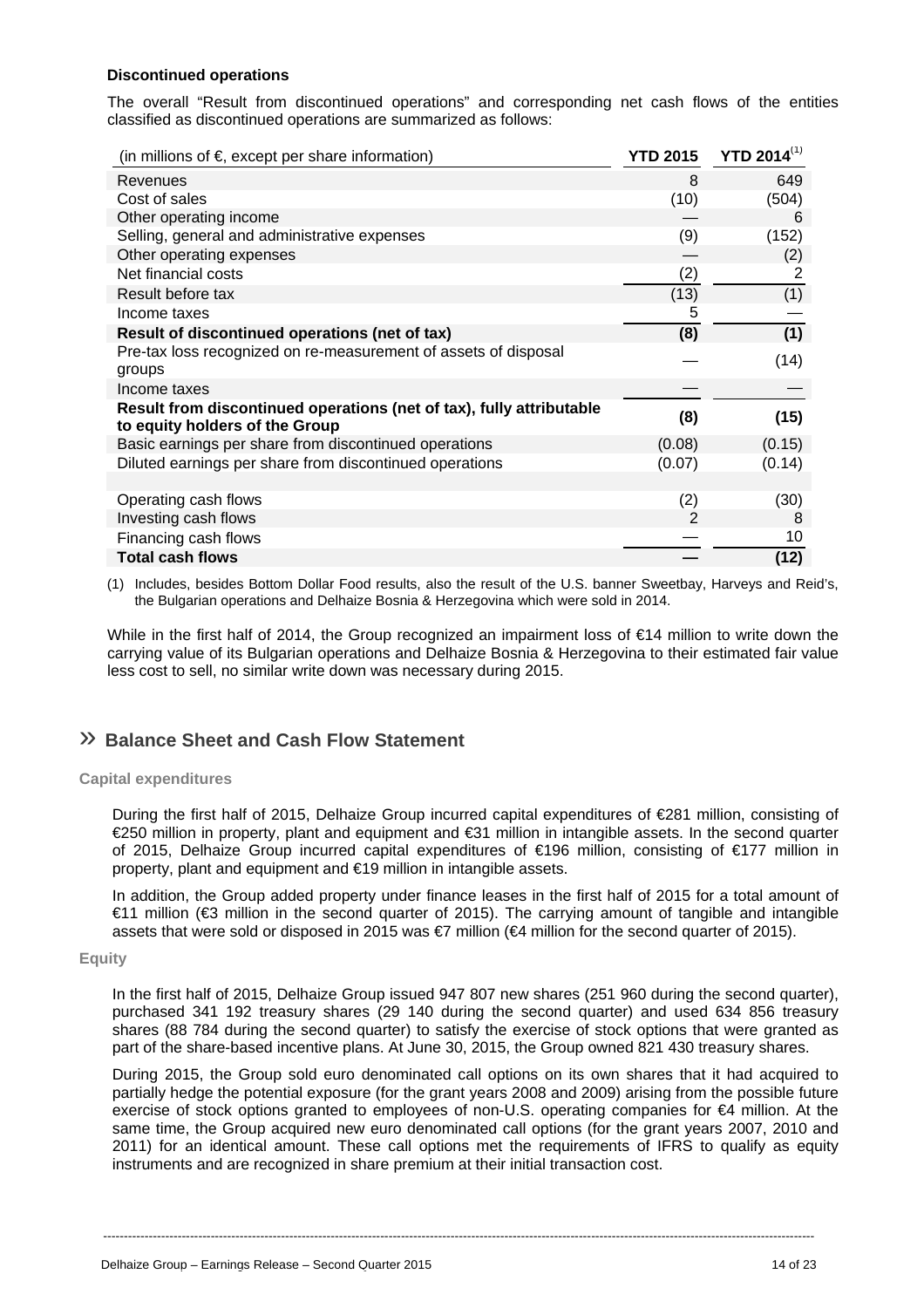At Delhaize Group's shareholders meeting on May 28, 2015, Delhaize Group's shareholders approved the distribution of a €1.60 gross dividend per share for financial year 2014. After deduction of a 25% withholding tax, this resulted in a net dividend of €1.20 per share. The dividend was paid in June 2015.

**Financial instruments**

#### **Repayment of long-term debts**

During the first quarter of 2015, Delhaize Group completed a tender offer for cash and purchased (i) \$278 million of the 6.50% bonds due 2017 at a price of 111.66% and (ii) \$170 million of the 4.125% senior notes due 2019 at a price of 107.07%. This resulted in a one-time charge to profit and loss of €41 million.

#### **Derivative financial instruments and hedging**

As a result of the above mentioned partial repurchases, Delhaize Group entered into the following transactions during the first quarter of 2015:

- Unwinding of an amount of \$170 million interest rate swaps relating to the 4.125% senior notes due 2019 that were entirely hedged by interest rate swaps for fair value hedge purposes. The unwinding resulted in a cash inflow of  $\epsilon$  million with an insignificant impact on profit and loss.
- New counter cross-currency interest rate swaps ("CCIRS"), exchanging the principal and interests on the repurchased amounts of the 6.50% bonds due in 2017, to offset foreign currency exposure arising from a \$450 million intragroup loan.

Further, in the first quarter of 2015, Delhaize Group entered into interest rate swaps to hedge \$72 million of its exposure to changes in the fair value of the remaining \$172 million bonds due 2017 due to variability in market interest rates ("hedged risk"). The maturity date of the interest rate swap arrangements ("hedging instrument") match those of the underlying debt ("hedged item"). The Group designated and documented these transactions as fair value hedges.

Finally, during the first quarter of 2015, a foreign exchange forward contract to purchase \$12 million in exchange for €9 million matured and resulted in a cash inflow of €2 million, with insignificant impact on profit and loss.

### **Financial instruments measured at fair value by fair value hierarchy:**

| June 30, 2015                                                       |                                                       |                                                           |                                                           |                |  |  |
|---------------------------------------------------------------------|-------------------------------------------------------|-----------------------------------------------------------|-----------------------------------------------------------|----------------|--|--|
| (in millions of $\epsilon$ )                                        | Quoted<br>prices in<br>active<br>markets<br>(Level 1) | Significant<br>other<br>observable<br>inputs<br>(Level 2) | <b>Significant</b><br>unobservable<br>inputs<br>(Level 3) | Total          |  |  |
| <b>Financial Assets</b>                                             |                                                       |                                                           |                                                           |                |  |  |
| <b>Non-Current</b>                                                  |                                                       |                                                           |                                                           |                |  |  |
| Derivative instruments                                              |                                                       | $\overline{7}$                                            |                                                           | $\overline{7}$ |  |  |
| <b>Current</b>                                                      |                                                       |                                                           |                                                           |                |  |  |
| Financial assets – measured at fair<br>value                        | 170                                                   |                                                           |                                                           | 170            |  |  |
| Total financial assets measured at<br>fair value                    | 170                                                   | 7                                                         |                                                           | 177            |  |  |
| Financial assets measured at amortized cost                         |                                                       |                                                           |                                                           | 2 0 0 0        |  |  |
| <b>Total financial assets</b>                                       |                                                       |                                                           |                                                           | 2 1 7 7        |  |  |
| <b>Financial Liabilities</b>                                        |                                                       |                                                           |                                                           |                |  |  |
| <b>Non-Current</b>                                                  |                                                       |                                                           |                                                           |                |  |  |
| Derivative instruments                                              |                                                       | 52                                                        |                                                           | 52             |  |  |
| <b>Total financial liabilities measured at</b><br>fair value        |                                                       | 52                                                        |                                                           | 52             |  |  |
| Financial liabilities being part of a fair value hedge relationship |                                                       |                                                           |                                                           | 405            |  |  |
| Financial liabilities measured at amortized cost                    |                                                       |                                                           |                                                           | 4 3 2 2        |  |  |
| <b>Total financial liabilities</b>                                  |                                                       |                                                           |                                                           | 4 7 7 9        |  |  |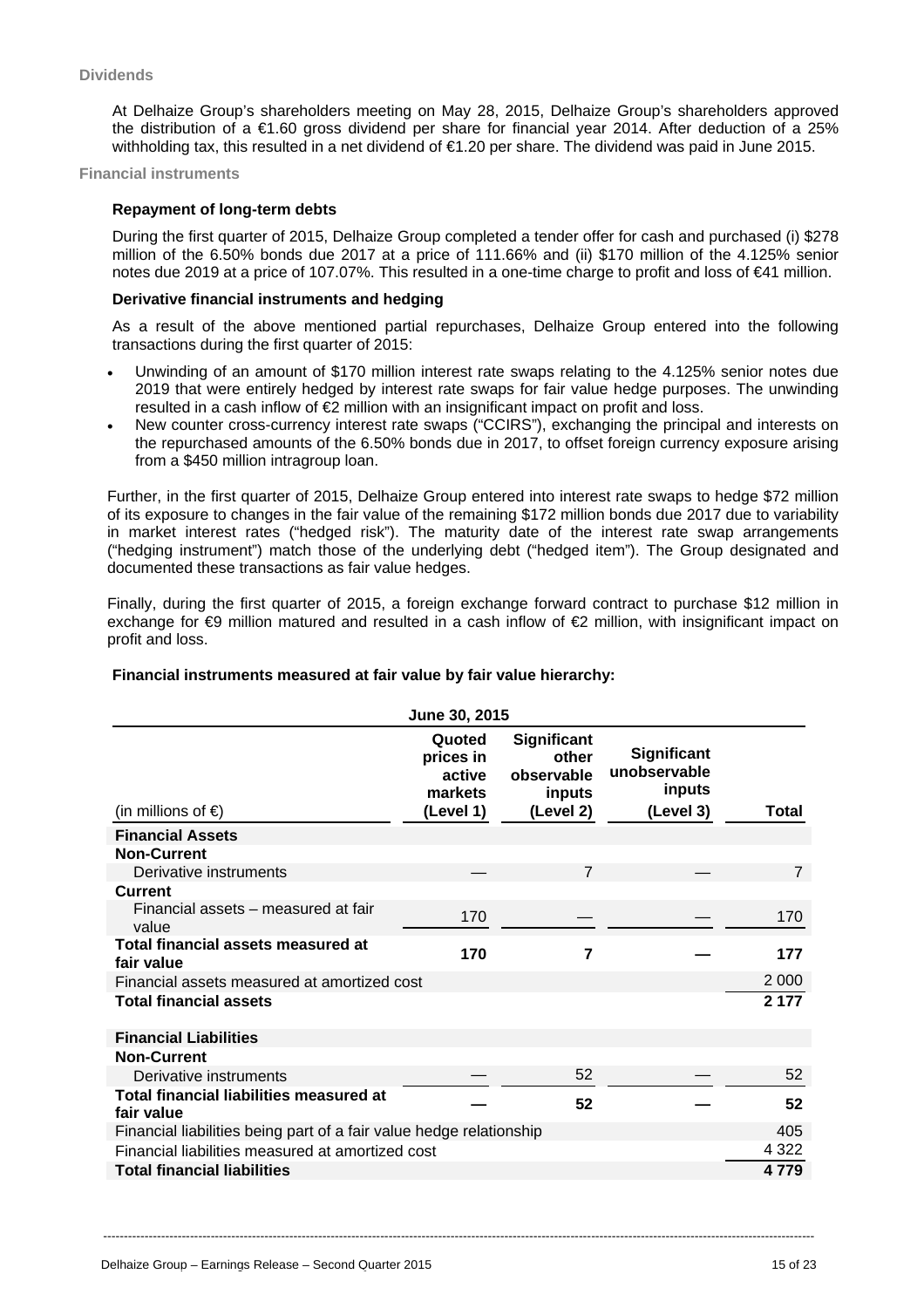In 2015, there were no transfers between fair value hierarchy levels and there were no changes in the valuation techniques and inputs applied.

#### **Fair value of financial instruments not measured at fair value:**

| (in millions of $\epsilon$ )                                        | Carrying<br>amount | <b>Fair value</b> |
|---------------------------------------------------------------------|--------------------|-------------------|
| Financial liabilities being part of a fair value hedge relationship | 405                | 443               |
| Financial liabilities at amortized cost                             | 1.521              | 1890              |
| Total long-term debt                                                | 1926               | 2 3 3 3           |

The fair value of the receivables, other financial assets, cash and cash equivalents and accounts payable, all measured at amortized cost, approximate their carrying amounts.

#### **Employee Benefits**

During the second quarter of 2015, Delhaize Group granted 494 087 performance stock units (or 123 522 when expressed in Delhaize Group shares), to senior management of its U.S. operating companies under the "Delhaize America 2012 Restricted Stock Unit Plan" and 88 432 performance stock units to senior management of its non-U.S. operating companies under the "Delhaize Group 2014 European Performance Stock Unit Plan." The fair value of the performance stock units was \$20.88 for the U.S. operating companies and €76.46 for the non-U.S. operating companies, based on the share price at grant date. In 2015, Delhaize Group did not grant any stock options or warrants to its employees.

Performance stock units are restricted stock units, with additional performance conditions. The cliffvesting of these performance stock units is linked to the achievement of a non-market financial performance condition (Shareholder Value Creation targets over a cumulative 3-year period) which is taken into account when estimating the number of awards that will vest. Shareholders Value Creation has been defined by the Group as six times underlying EBITDA minus the net debt. When the award vests, the associate receives – at no cost to the associate – ADRs or shares equal to the number of restricted stock units that have vested, free of any restrictions.

#### **Provisions**

In the second quarter of 2014, Delhaize Group announced its intention to implement significant changes to its Belgium operations (the Transformation Plan). The announcement fell under the so-called "Law Renault", which requires that an employer that intends to implement a collective dismissal must first inform and consult its employees or their representatives before taking any decision on the collective dismissal. The consultation process is followed by negotiation and implementation phases. End 2014, the Group reached a protocol agreement with the blue collar work force and signed a preliminary agreement for its white collars, which was finalized at the beginning of 2015. In 2014, Delhaize Group recognized a provision of €137 million, representing management's best estimate of the expected costs in connection with the agreed upon voluntary early retirement and voluntary departure of approximately 1 800 employees. The Group is currently in the implementation phase. During a first wave which ended on March 31, 2015, approximately 1 500 employees applied (of which almost 1 000 opted for early retirement). A second wave will occur during the fourth quarter of 2015. During the second quarter of 2015, the total expected costs were updated to €140 million (an addition of €3 million), of which €11 million has been paid thus far.

In June 2015, the Group accepted to pay a fine of €25 million imposed by the Belgian Competition Authority in final settlement of the antitrust investigation regarding the coordination of price increases of certain health and beauty products sold in Belgium between 2002 and 2007. The Group recognized an additional charge of €9 million in the second quarter of 2015, increasing the existing provision to reflect the final outcome of the settlement. Payment was made in the third quarter of 2015.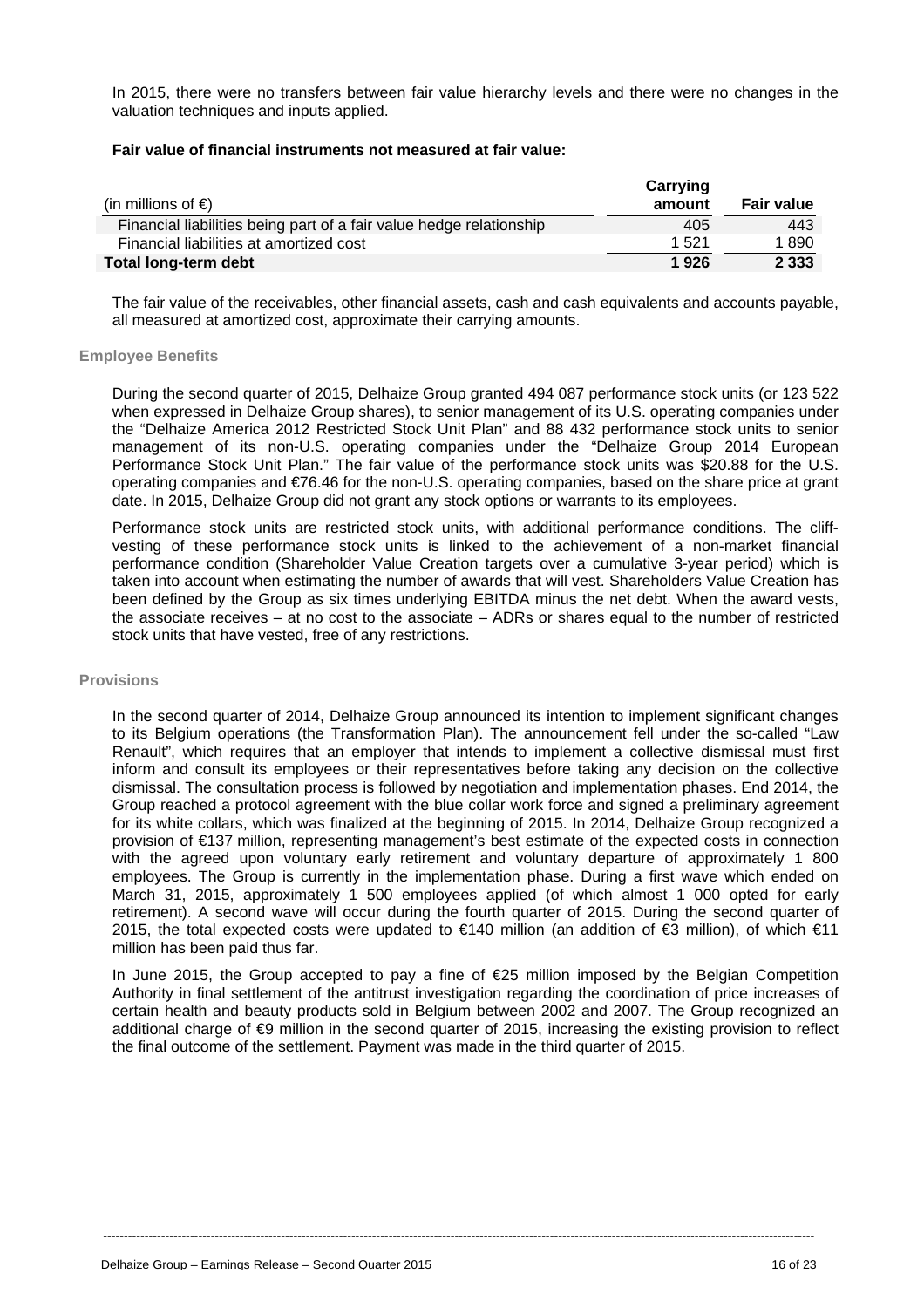# » **Income Statement**

**Other operating income** 

|    | Q2 2015   Q2 2014 | (in millions of $\in$ ) YTD 2015   YTD 2014   |    |    |
|----|-------------------|-----------------------------------------------|----|----|
| 15 | 13                | Rental income                                 | 29 | 26 |
| 5  | 5                 | Income from waste recycling activities        | 10 | 10 |
| 2  |                   | Services rendered to wholesale customers      | 3  | 3  |
|    | 4                 | Gain on sale of property, plant and equipment | ◠  | 6  |
| 5  |                   | Other                                         | 9  |    |
| 28 | 30                | Total                                         | 53 | 56 |

#### **Other operating expenses**

|      | Q2 2015   Q2 2014 | (in millions of $\in$ ) YTD 2015   YTD 2014       |      |       |
|------|-------------------|---------------------------------------------------|------|-------|
|      |                   | Store closing expenses                            |      |       |
| (5)  | -                 | Reorganization expenses                           | (8)  |       |
| -    | (150)             | Impairment                                        | (7)  | (152) |
| (2)  |                   | (3) Loss on sale of property, plant and equipment | (4)  | (5)   |
| (32) | 2)                | Other                                             | (48) | (2)   |
| (38) | (154)             | Total                                             | (68) | (159) |

For the first half of 2015, the caption "Other" mainly includes a fine of €25 million imposed by the Belgian Competition Authority and €19 million advisory and consulting costs incurred so far in connection with the planned merger with Royal Ahold N.V announced in June 2015.

#### **Income taxes**

During the first half of 2015, the effective tax rate (on continued operations) was 27.1%, compared to previous year's rate of 52.1%. The decrease is primarily the result of the non-deductible goodwill impairment loss in Serbia recorded in 2014.

#### **Related party transactions**

In the second quarter of 2015, an aggregate number of 22 005 (equivalent of 88 018 ADS) and 30 300 U.S. and European performance stock units, respectively, were granted to members of the Executive Committee.

### » **Contingencies, Commitments and Guarantees**

Following the closing of Delhaize Group's agreed sale of Sweetbay, Harveys and Reid's and Bottom Dollar Food, the Group will continue to provide guarantees for a number of existing operating or finance lease contracts, which extend through 2037. In the event of a future default of the buyer, Delhaize Group will be obligated to pay rent and otherwise perform the guaranteed leases. The future minimum lease payments over the non-cancellable lease term of the guaranteed leases, excluding other direct costs such as common area maintenance expenses and real estate taxes, amount to \$420 million ( $\epsilon$ 375 million) as of June 30, 2015. Currently, the Group does not expect to be required to pay any amounts under these guarantees.

Except for changes mentioned in these interim financial statements, other contingencies are materially unchanged from those described in Note 34 on pages 151 and 152 of the 2014 Annual Report.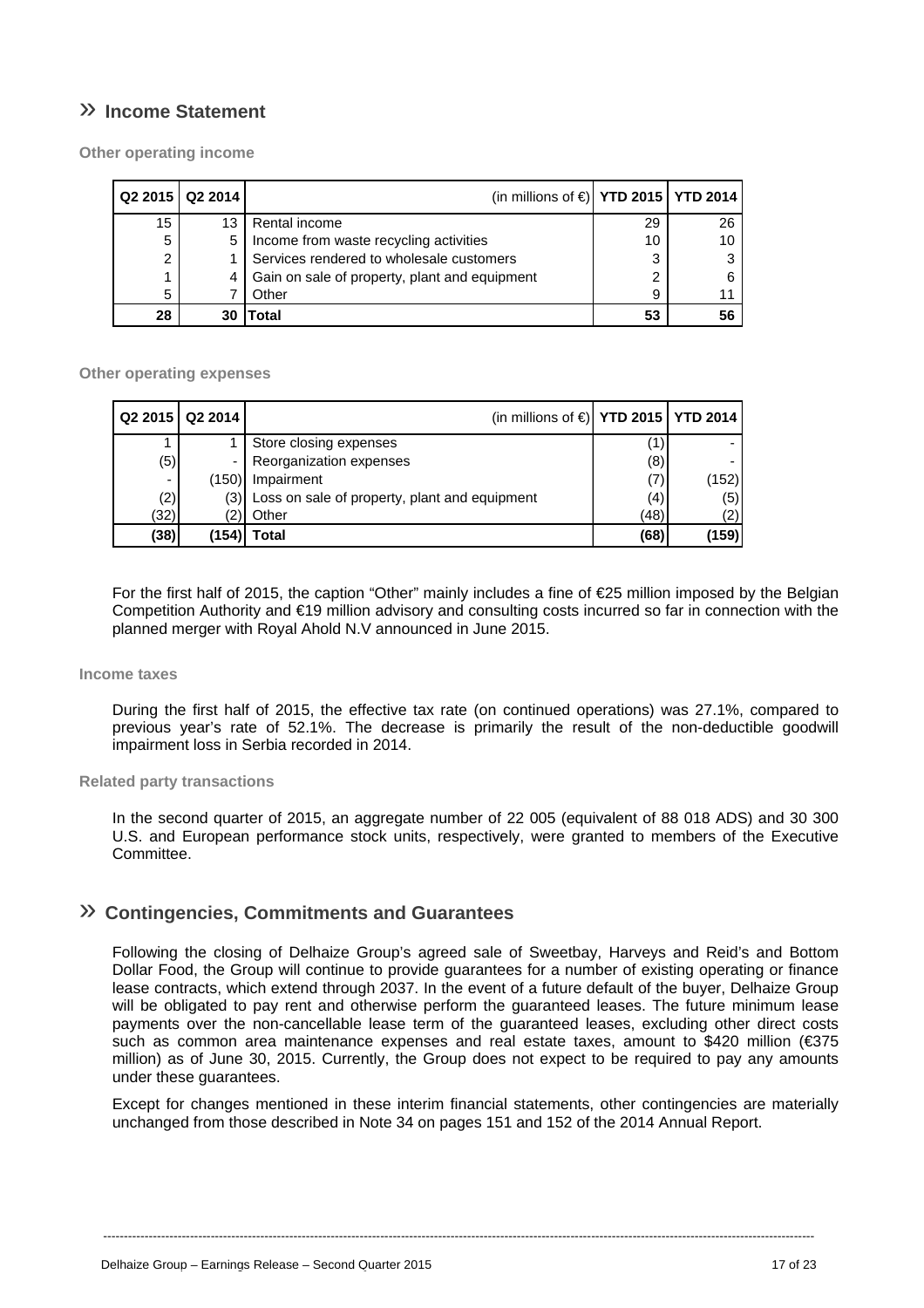# » **Subsequent Events**

No significant events occurred after balance sheet date.

# **OTHER FINANCIAL AND OPERATING INFORMATION (UNAUDITED)**

### **» Use of non-GAAP (Generally Accepted Accounting Principles) Financial Measures**

Delhaize Group uses certain non-GAAP measures in its financial communication. Delhaize Group does not consider these measures as alternative measures to net profit or other financial measures determined in accordance with IFRS. These measures as reported by Delhaize Group may differ from similarly titled measures used by other companies. We believe that these measures are important indicators of our business performance and are widely used by investors, analysts and other interested parties. In the press release, the non-GAAP measures are reconciled to financial measures prepared in accordance with IFRS.

### **» Number of Stores**

|                      | <b>End of 2014</b> |         | End of Q1 2015   Change Q2 2015   End of Q2 2015 |         |
|----------------------|--------------------|---------|--------------------------------------------------|---------|
| <b>United States</b> | 1 361              | 1 2 9 4 | -3                                               | 1 2 9 1 |
| Belgium & Luxembourg | 880                | 878     | +3                                               | 881     |
| Greece               | 308                | 316     | $+17$                                            | 333     |
| Romania              | 410                | 411     | $+14$                                            | 425     |
| Serbia               | 387                | 388     | $+1$                                             | 389     |
| Indonesia            | 122                | 123     | +3                                               | 126     |
| <b>Total</b>         | 3 4 6 8            | 3410    | $+35$                                            | 3445    |

### **» Organic Revenue Growth Reconciliation**

|         |         | Q2 2015   Q2 2014   % Change | (in millions of $\bigcirc$ YTD 2015   YTD 2014   % Change |        |        |          |
|---------|---------|------------------------------|-----------------------------------------------------------|--------|--------|----------|
| 6 1 1 4 | 5 1 7 6 |                              | +18,1% Revenues                                           | 11 934 | 10 201 | $+17.0%$ |
| (771)   |         |                              | Effect of exchange rates                                  | (1454) |        |          |
| 5 3 4 3 | 5 1 7 6 |                              | +3.2% Revenues at identical exchange rates                | 10 480 | 10 201 | $+2.7%$  |
| 5 3 4 3 | 5 1 7 6 |                              | +3.2% Organic revenue growth                              | 10 480 | 10 201 | $+2,7%$  |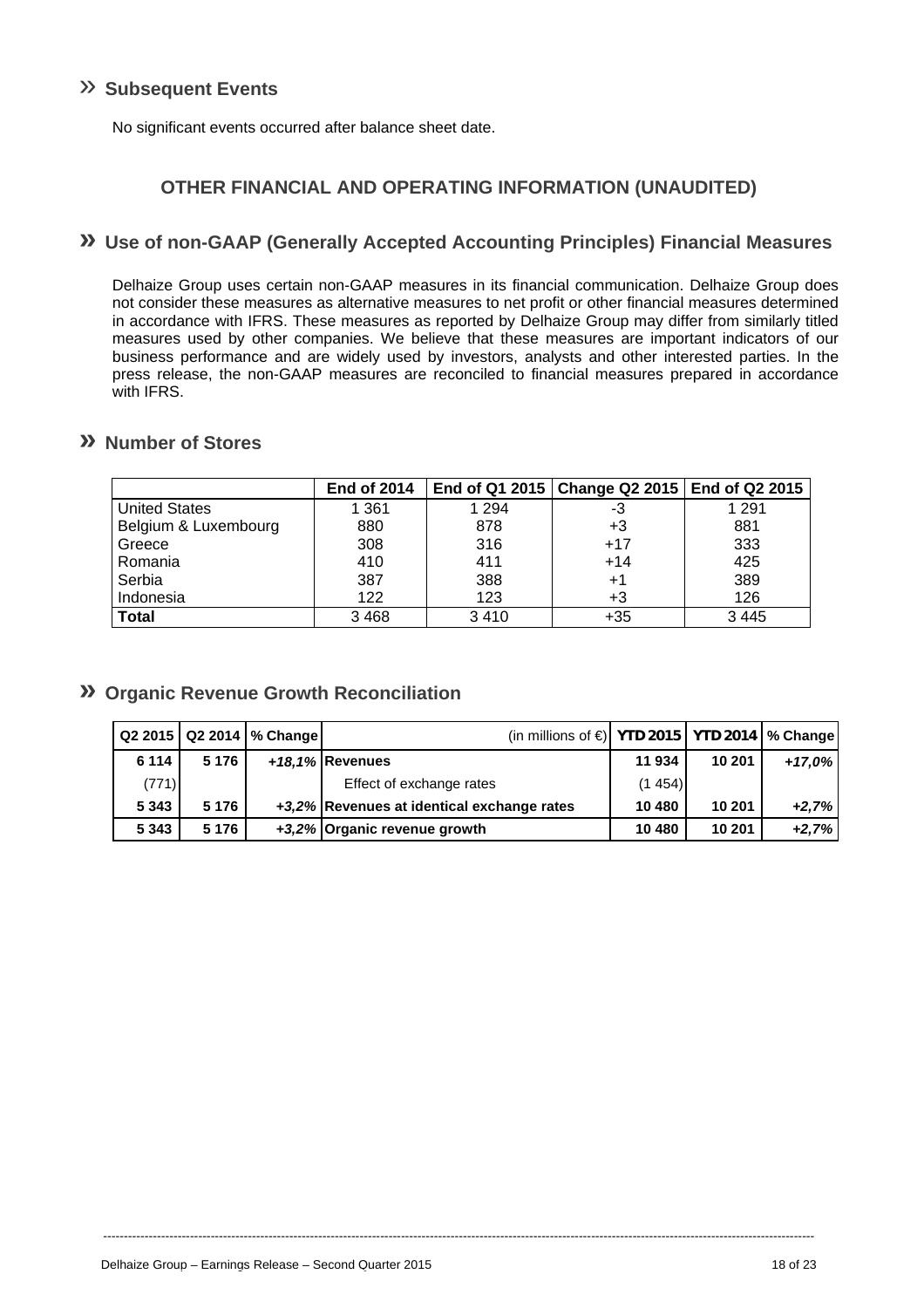# **» Underlying operating profit**

Delhaize Group believes "underlying operating profit" is a measure that, for external users of the financial statements, offers a more detailed view than "operating profit" of the operating performance of the period for the Group as it adjusts for a number of elements that management considers as non-representative of underlying operating performance.

|                                            | Q2 2015                 |                         |                |            |              |                |  |  |
|--------------------------------------------|-------------------------|-------------------------|----------------|------------|--------------|----------------|--|--|
| (in millions)                              | United<br><b>States</b> | United<br><b>States</b> | <b>Belgium</b> | <b>SEE</b> | Corporate    | <b>TOTAL</b>   |  |  |
|                                            |                         |                         |                |            | €            | €              |  |  |
| Operating Profit (as reported)             | 172                     | 156                     | 26             | 36         | (31)         | 187            |  |  |
| Add/(substract):                           |                         |                         |                |            |              |                |  |  |
| Store closing expenses (reversals)         | '1).                    |                         |                |            |              | (1)            |  |  |
| Reorganization expenses (reversals)        |                         | 3                       |                |            |              | 5 <sub>l</sub> |  |  |
| (Gains)/losses on disposal of fixed assets |                         |                         |                |            |              |                |  |  |
| <b>Other</b>                               |                         |                         | 12             |            | 19           | 31             |  |  |
| <b>Underlying Operating Profit</b>         | 175                     | 158                     | 40             | 37         | $ 12\rangle$ | 223            |  |  |

|                                             | Q2 2014                                        |                         |         |            |           |              |  |  |
|---------------------------------------------|------------------------------------------------|-------------------------|---------|------------|-----------|--------------|--|--|
| (in millions)                               | United<br><b>States</b>                        | United<br><b>States</b> | Belgium | <b>SEE</b> | Corporate | <b>TOTAL</b> |  |  |
|                                             |                                                |                         |         |            | €         | €            |  |  |
| Operating Profit (as reported)              | 163                                            | 119                     | 41      | (120)      | (11)      | 29           |  |  |
| Add/(substract):                            |                                                |                         |         |            |           |              |  |  |
| Store closing expenses (reversals)          | (1)                                            | (1)                     |         |            |           | (1)          |  |  |
| Fixed assets impairment charges (reversals) |                                                |                         |         | 150        |           | 150          |  |  |
| (Gains)/losses on disposal of fixed assets  |                                                |                         | (1)     |            |           | (1)          |  |  |
| <b>Other</b>                                | $\left( \begin{matrix} 1 \end{matrix} \right)$ |                         |         |            |           |              |  |  |
| <b>Underlying Operating Profit</b>          | 162                                            | 117                     | 40      | 30         | (10)      | 177          |  |  |

|                                             | <b>YTD 2015</b>         |                         |                |            |           |              |  |
|---------------------------------------------|-------------------------|-------------------------|----------------|------------|-----------|--------------|--|
| (in millions)                               | United<br><b>States</b> | United<br><b>States</b> | <b>Belgium</b> | <b>SEE</b> | Corporate | <b>TOTAL</b> |  |
|                                             |                         | €                       | €              |            |           |              |  |
| Operating Profit (as reported)              | 328                     | 294                     | 22             | 54         | (39)      | 331          |  |
| Add/(substract):                            |                         |                         |                |            |           |              |  |
| Store closing expenses (reversals)          |                         |                         |                |            |           |              |  |
| Reorganization expenses (reversals)         |                         | ิค                      |                |            |           |              |  |
| Fixed assets impairment charges (reversals) |                         |                         |                |            |           |              |  |
| (Gains)/losses on disposal of fixed assets  |                         |                         |                |            |           |              |  |
| Other                                       |                         |                         | 28             |            | 19        | 47           |  |
| <b>Underlying Operating Profit</b>          | 340                     | 305                     | 56             | 55         | (20)      | 396          |  |

|                                             | <b>YTD 2014</b>         |                         |         |            |           |              |  |  |
|---------------------------------------------|-------------------------|-------------------------|---------|------------|-----------|--------------|--|--|
| (in millions)                               | United<br><b>States</b> | United<br><b>States</b> | Belgium | <b>SEE</b> | Corporate | <b>TOTAL</b> |  |  |
|                                             |                         | €                       | €       |            | €         | €            |  |  |
| Operating Profit (as reported)              | 320                     | 233                     | 79      | (106)      | (16)      | 190          |  |  |
| Add/(substract):                            |                         |                         |         |            |           |              |  |  |
| Fixed assets impairment charges (reversals) |                         |                         |         | 150        |           | 152          |  |  |
| (Gains)/losses on disposal of fixed assets  |                         |                         | (2)     |            |           | (1)          |  |  |
| Other                                       |                         |                         |         |            |           |              |  |  |
| <b>Underlying Operating Profit</b>          | 323                     | 235                     | 78      | 44         | (14)      | 343          |  |  |

In the first half of 2015, the caption "Other" mainly consists of a fine of €25 million imposed by the Belgian Competition Authority and €19 million advisory and consulting costs related to the planned merger with Royal Ahold N.V.

---------------------------------------------------------------------------------------------------------------------------------------------------------------------------- The second quarter of 2014 was primarily impacted by €150 million impairment losses in Serbia (part of the "Southeastern Europe" segment) and related to goodwill and trade names for respectively €140 million and €10 million.

Delhaize Group – Earnings Release – Second Quarter 2015 19 of 23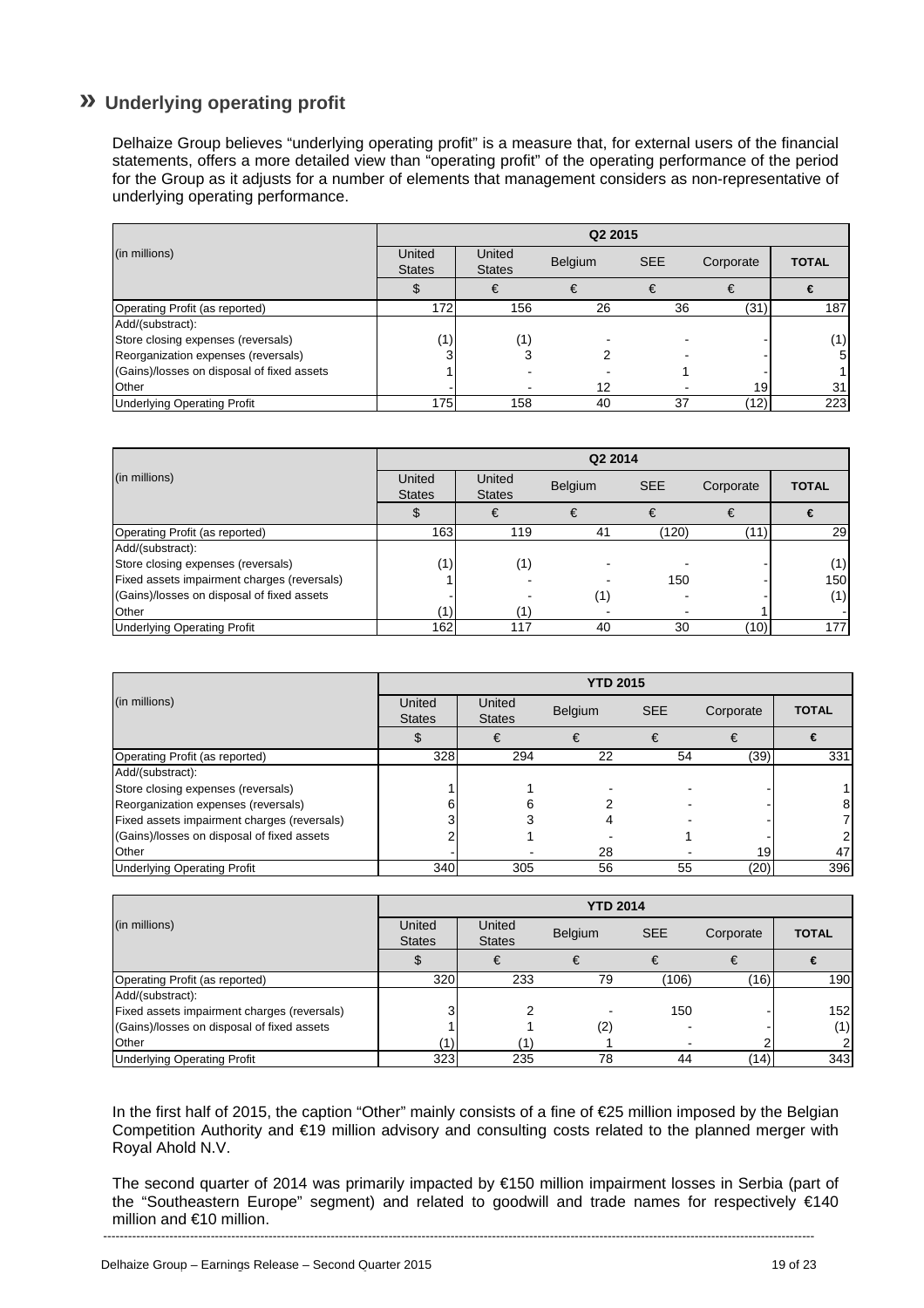# **» EBITDA Reconciliation**

| Q2 2015 | Q2 2014 | (in millions of €)                | <b>YTD 2015   YTD 2014</b> |      |
|---------|---------|-----------------------------------|----------------------------|------|
| 187     |         | 29 Operating profit               | 331                        | 190I |
| 170     |         | 145 Depreciation and amortization | 336                        | 284  |
| ۰       |         | 150 Impairment                    |                            | 152  |
| 357     |         | 324 EBITDA                        | 674                        | 626  |

# **» Underlying EBITDA Reconciliation**

| Q2 2015      | Q2 2014 | (in millions of $\epsilon$ )      | <b>YTD 2015   YTD 2014</b> |     |
|--------------|---------|-----------------------------------|----------------------------|-----|
| <b>2231</b>  |         | 177 Underlying operating profit   | 396                        | 343 |
| 170 <b>1</b> |         | 145 Depreciation and amortization | 336                        | 284 |
| 393          |         | 322 Underlying EBITDA             | 732                        | 627 |

# **» Free Cash Flow Reconciliation**

| Q2 2015 | Q2 2014 | (in millions of $\in$ ) YTD 2015   YTD 2014                                         |       |      |
|---------|---------|-------------------------------------------------------------------------------------|-------|------|
| 506     | 204     | Net cash provided by operating activities                                           | 481   | 325  |
| (202)   | 5       | Net cash provided by (used in) investing activities                                 | (320) | (97) |
| 4       |         | Net investment in debt securities, term deposits and derivative related collaterals | 54    | 80   |
| 308     | 221     | Free cash flow                                                                      | 215   | 308  |
|         | 139     | Cash from sale Bottom Dollar Food (2015) and Sweetbay, Harveys & Reid's (2014)      | 14    | 180  |
| 308     | 82      | Operating free cash flow                                                            | 201   | 128  |

# **» Net Debt Reconciliation**

| (in millions of $\epsilon$ , except net debt ratios) | June 30, 2015 | December 31, 2014 | June 30, 2014 |
|------------------------------------------------------|---------------|-------------------|---------------|
| Non-current financial liabilities                    | 2 4 0 3       | 2676              | 2513          |
| <b>Current financial liabilities</b>                 | 83            | 70                | 62            |
| Derivative liabilities                               | 52            | 26                | 5             |
| Derivative assets                                    | (7)           | (11)              | (6)           |
| Investment in securities - non-current               |               | (8)               | (9)           |
| Investment in securities - current                   | (170)         | (149)             | (130)         |
| Term deposits - current                              | (32)          |                   | (91)          |
| Collaterals on derivative instruments                | (26)          |                   |               |
| Cash and cash equivalents                            | 268)          | (1 600)           | (1 000)       |
| Net debt                                             | 1 0 3 5       | 997               | 1 344         |
| Net debt to equity ratio                             | 17,8%         | 18,3%             | 26,9%         |
| EBITDA (last 12 months)                              | 1 2 1 4       | 1 1 6 6           | 1 287         |
| Net debt to EBITDA ratio                             | 85,2%         | 85,4%             | 104,5%        |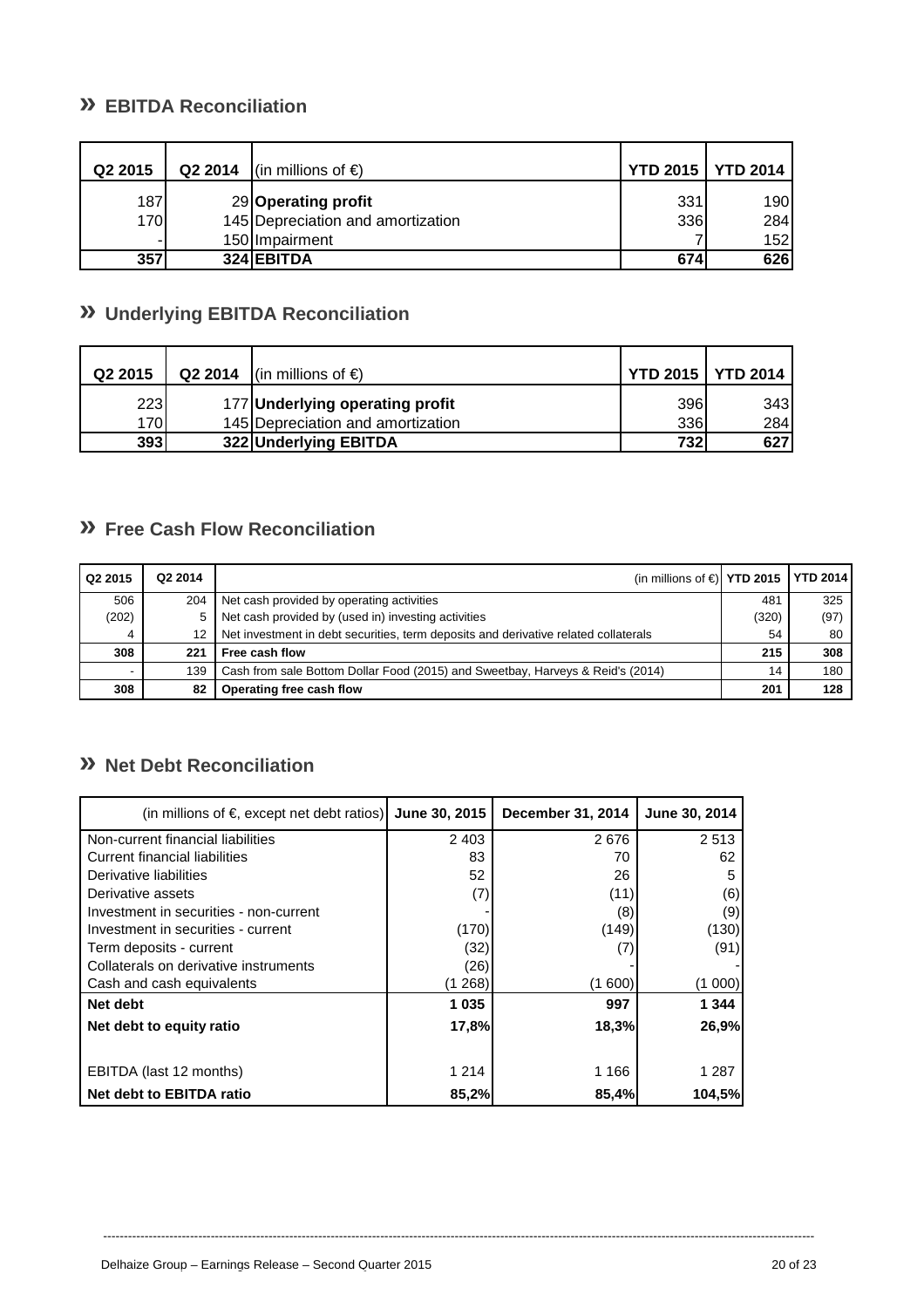# **» Identical Exchange Rates Reconciliation**

| (in millions of $\epsilon$ , except per share amounts) | Q <sub>2</sub> 2015 |                                    |                       | Q2 2014         | 2015/2014          |                       |
|--------------------------------------------------------|---------------------|------------------------------------|-----------------------|-----------------|--------------------|-----------------------|
|                                                        | At Actual<br>Rates  | Impact of<br><b>Exchange Rates</b> | At Identical<br>Rates | At Actual Rates | At Actual<br>Rates | At Identical<br>Rates |
| Revenues                                               | 6 1 1 4             | (771)                              | 5 3 4 3               | 5 1 7 6         | $+18.1%$           | $+3,2%$               |
| Operating profit                                       | 187                 | (30)                               | 157                   | 29              | +544.6%            | $+442,2%$             |
| Net profit (loss) from continuing operations           | 106                 | (16)                               | 90                    | (43)            | N/A                | N/A                   |
| <b>Basic EPS from continuing operations</b>            | 1,03                | (0, 16)                            | 0,87                  | (0, 43)         | <b>N/A</b>         | <b>N/A</b>            |
| Group share in net profit (loss)                       | 106                 | (16)                               | 90                    | (45)            | N/A                | N/A                   |
| Basic EPS from Group share in net profit               | 1.03                | (0.15)                             | 0,88                  | (0, 44)         | <b>N/A</b>         | <b>N/A</b>            |
| <b>IFree cash flow</b>                                 | 308                 | (27)                               | 281                   | 221             | $+39.5%$           | $+26.9%$              |

| (in millions of $\epsilon$ , except per share amounts) | <b>YTD 2015</b>    |                                    |                       | <b>YTD 2014</b> | 2015/2014          |                       |
|--------------------------------------------------------|--------------------|------------------------------------|-----------------------|-----------------|--------------------|-----------------------|
|                                                        | At Actual<br>Rates | Impact of<br><b>Exchange Rates</b> | At Identical<br>Rates | At Actual Rates | At Actual<br>Rates | At Identical<br>Rates |
| Revenues                                               | 11 934             | (1454)                             | 10 480                | 10 201          | $+17,0%$           | $+2,7%$               |
| Operating profit                                       | 331                | (54)                               | 277                   | 190             | $+74.3%$           | $+45,8%$              |
| Net profit from continuing operations                  | 142                | (30)                               | 112                   | 50              | +184.9%            | $+126,1%$             |
| <b>Basic EPS from continuing operations</b>            | 1,38               | (0, 28)                            | 1,10                  | 0,49            | $+184.2%$          | +125,5%               |
| Group share in net profit                              | 134                | (28)                               | 106                   | 35              | +287.7%            | $+207,1%$             |
| Basic EPS from Group share in net profit               | 1,31               | (0, 27)                            | 1,04                  | 0,34            | $+283.7%$          | +204,0%               |
| <b>IFree cash flow</b>                                 | 215                | (51)                               | 164                   | 308             | $-30.2%$           | $-46,9%$              |
| (in millions of $\epsilon$ )                           | June 30, 2015      |                                    | December 31, 2014     | Change          |                    |                       |
| Net debt                                               | 1 0 3 5            | 16                                 | 1051                  | 997             | $+3,9%$            | $+5,5%$               |

# **CERTIFICATION OF RESPONSIBLE PERSONS**

The undersigned Frans Muller, President and Chief Executive Officer of Delhaize Group, and Pierre Bouchut, Chief Financial Officer of Delhaize Group, confirm that to the best of their knowledge:

a) these interim condensed consolidated financial statements for the six-month period ending June 30, 2015 are prepared in accordance with IFRS (International Financial Reporting Standards) and give, in all material respects, a true and fair view of the consolidated financial position and consolidated results of Delhaize Group; b) the interim financial report gives, in all material respects, a true and fair view of all important events and significant transactions with related parties that have occurred in the first six months of the financial year 2015 and their effects on the summary financial statements, as well as an overview of the most significant risks and uncertainties with which we are confronted.

----------------------------------------------------------------------------------------------------------------------------------------------------------------------------

Brussels, July 29, 2015

Frans Muller<br>
Pierre Bouchut<br>
President and CEO

Executive Vice President and CFO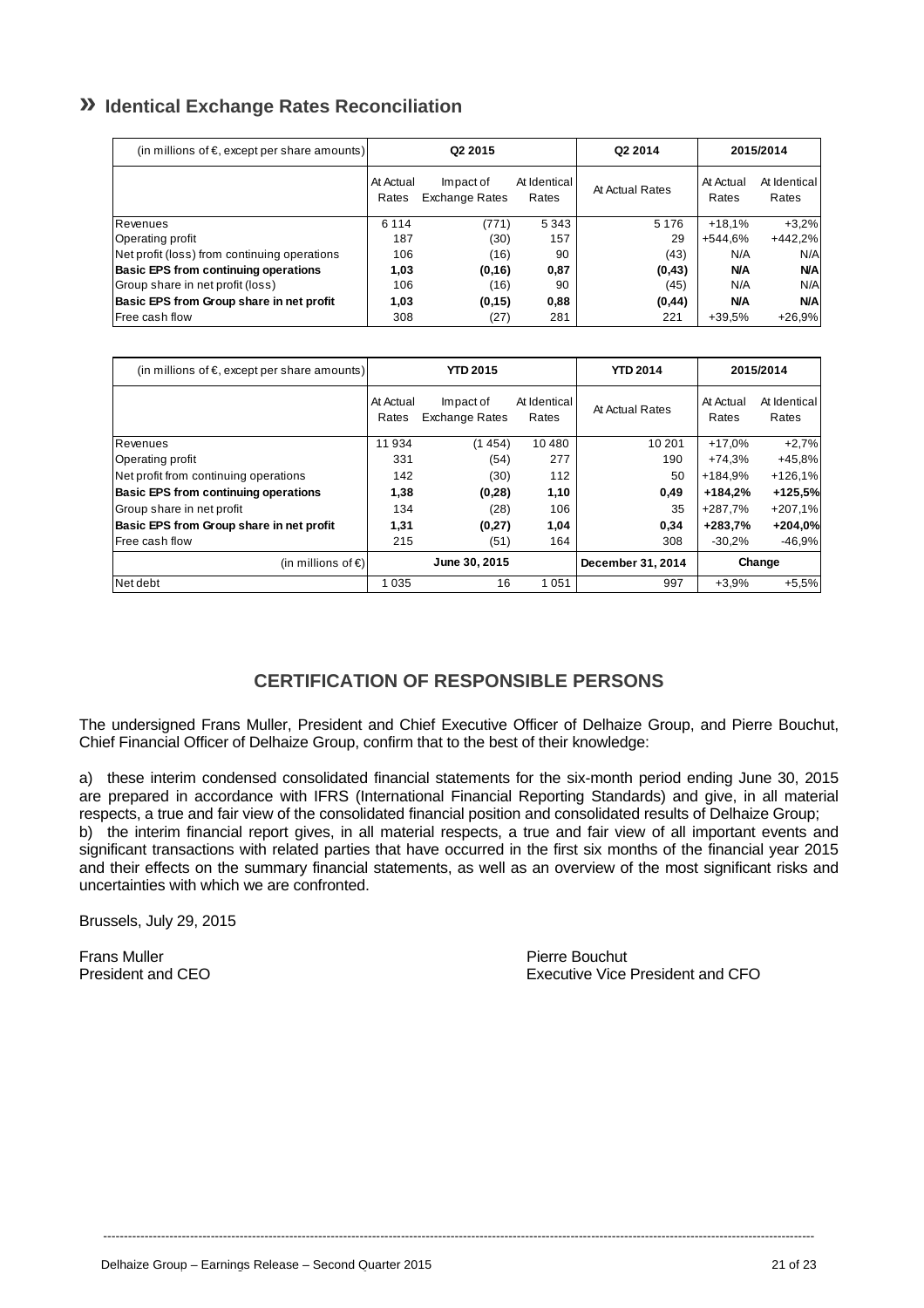# **REPORT OF THE STATUTORY AUDITOR**

We have reviewed the consolidated interim financial information of Delhaize Brothers and Co "The Lion" (Delhaize Group) SA ("the company") and its subsidiaries (jointly "the group"), prepared in accordance with International Financial Reporting Standard IAS 34 – Interim Financial Reporting as adopted by the European Union.

The consolidated condensed statement of financial position shows total assets of €12,414,607,000 and the consolidated condensed income statement shows a consolidated profit (group share) for the period then ended of €133,745,000.

The board of directors of the company is responsible for the preparation and fair presentation of the consolidated interim financial information in accordance with IAS 34 – Interim Financial Reporting as adopted by the European Union. Our responsibility is to express a conclusion on this consolidated interim financial information based on our review.

#### *Scope of review*

We conducted our review of the consolidated interim financial information in accordance with International Standard on Review Engagements (ISRE) 2410 – Review of interim financial information performed by the independent auditor of the entity. A review of interim financial information consists of making inquiries, primarily of persons responsible for financial and accounting matters, and applying analytical and other review procedures. A review is substantially less in scope than an audit performed in accordance with the International Standards on Auditing (ISA) and consequently does not enable us to obtain assurance that we would become aware of all significant matters that might be identified in an audit. Accordingly, we do not express an audit opinion on the consolidated interim financial information.

#### *Conclusion*

Based on our review, nothing has come to our attention that causes us to believe that the consolidated interim financial information of Delhaize Brothers and Co "The Lion" (Delhaize Group) SA for the six-month period ended 30 June 2015 has not been prepared, in all material respects, in accordance with IAS 34 – Interim Financial Reporting as adopted by the European Union.

The statutory auditor, Deloitte Bedrijfsrevisoren / Reviseurs d'Entreprises BV o.v.v.e. CVBA / SC s.f.d. SCRL

### **RISKS**

In accordance with the Belgian Royal Decree of November 14, 2007, Delhaize Group states that the other fundamental risks confronting the Company are unchanged from those described on the pages 64 through 69 of the 2014 Annual Report. To the best of our knowledge as of July 29, 2015, there are no other fundamental risks confronting the Company and influencing the remaining months of the financial year 2015. On a regular basis, the Board of Directors and Company management evaluate the business risks that confront Delhaize Group.